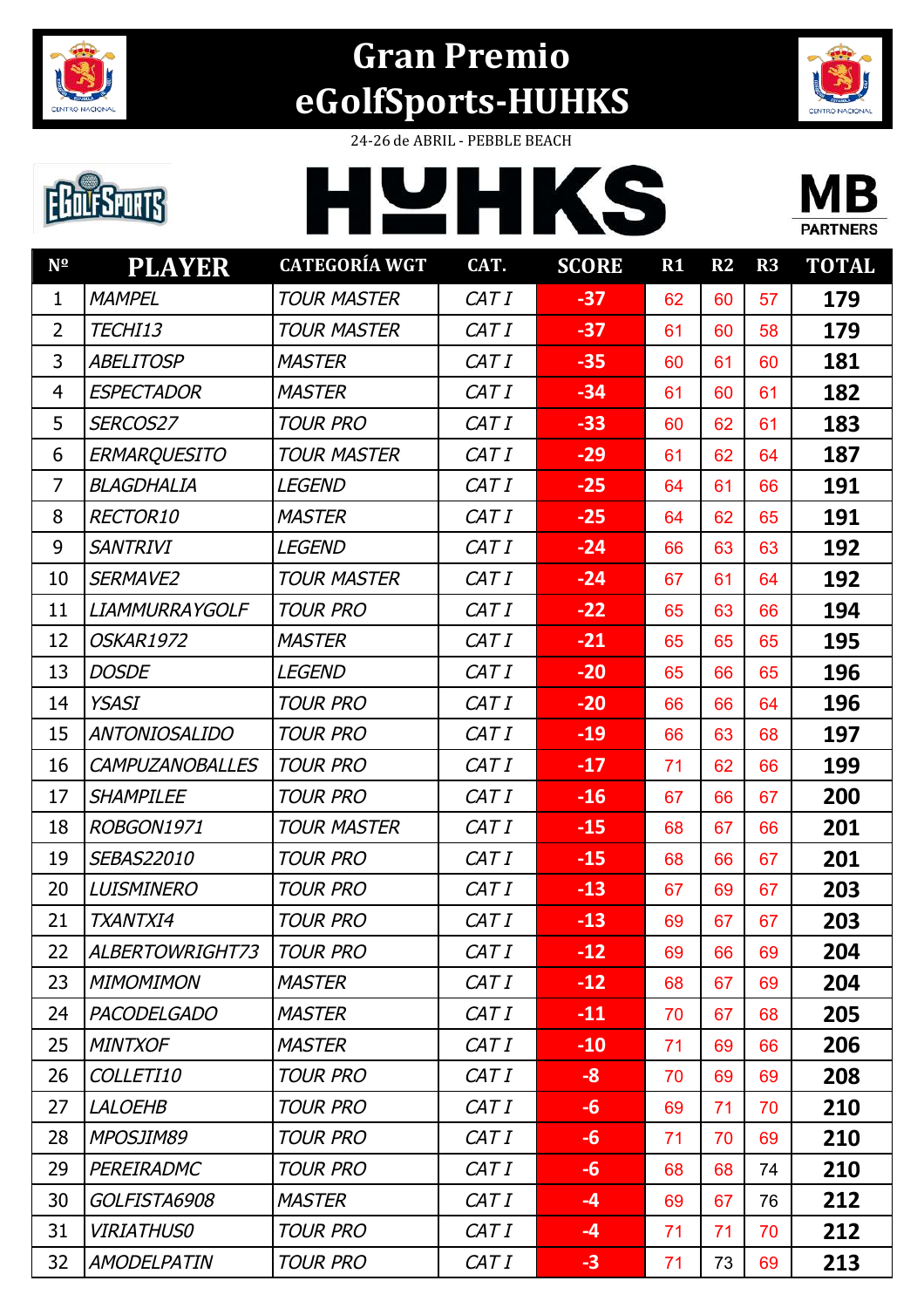| 33 | DANIELJ73         | <b>TOUR PRO</b> | CAT I | $-3$                    | 73 | 70 | 70 | 213 |
|----|-------------------|-----------------|-------|-------------------------|----|----|----|-----|
| 34 | DAVIDALONSO5      | <b>TOUR PRO</b> | CAT I | $-3$                    | 74 | 68 | 71 | 213 |
| 35 | <b>FERECTO</b>    | <b>TOUR PRO</b> | CAT I | $-3$                    | 70 | 72 | 71 | 213 |
| 36 | <b>CHUSOCA</b>    | <b>TOUR PRO</b> | CAT I | $-1$                    | 73 | 72 | 70 | 215 |
| 37 | <b>INKAROAD</b>   | <b>TOUR PRO</b> | CAT I | $-1$                    | 73 | 73 | 69 | 215 |
| 38 | <b>VULKANETES</b> | <b>TOUR PRO</b> | CAT I | $\mathbf{1}$            | 75 | 70 | 72 | 217 |
| 39 | <b>ROQUETE</b>    | <b>TOUR PRO</b> | CAT I | 2                       | 75 | 71 | 72 | 218 |
| 40 | <b>JAGAFE</b>     | <b>MASTER</b>   | CAT I | $\overline{\mathbf{3}}$ | 72 | 73 | 74 | 219 |
| 41 | <i>JESUARD</i>    | <b>MASTER</b>   | CAT I | $\overline{\mathbf{3}}$ | 72 | 74 | 73 | 219 |
| 42 | PARCHEVAL         | <b>TOUR PRO</b> | CAT I | $\overline{\mathbf{3}}$ | 75 | 72 | 72 | 219 |
| 43 | JUANLUISPM        | <b>TOUR PRO</b> | CAT I | 5                       | 70 | 73 | 78 | 221 |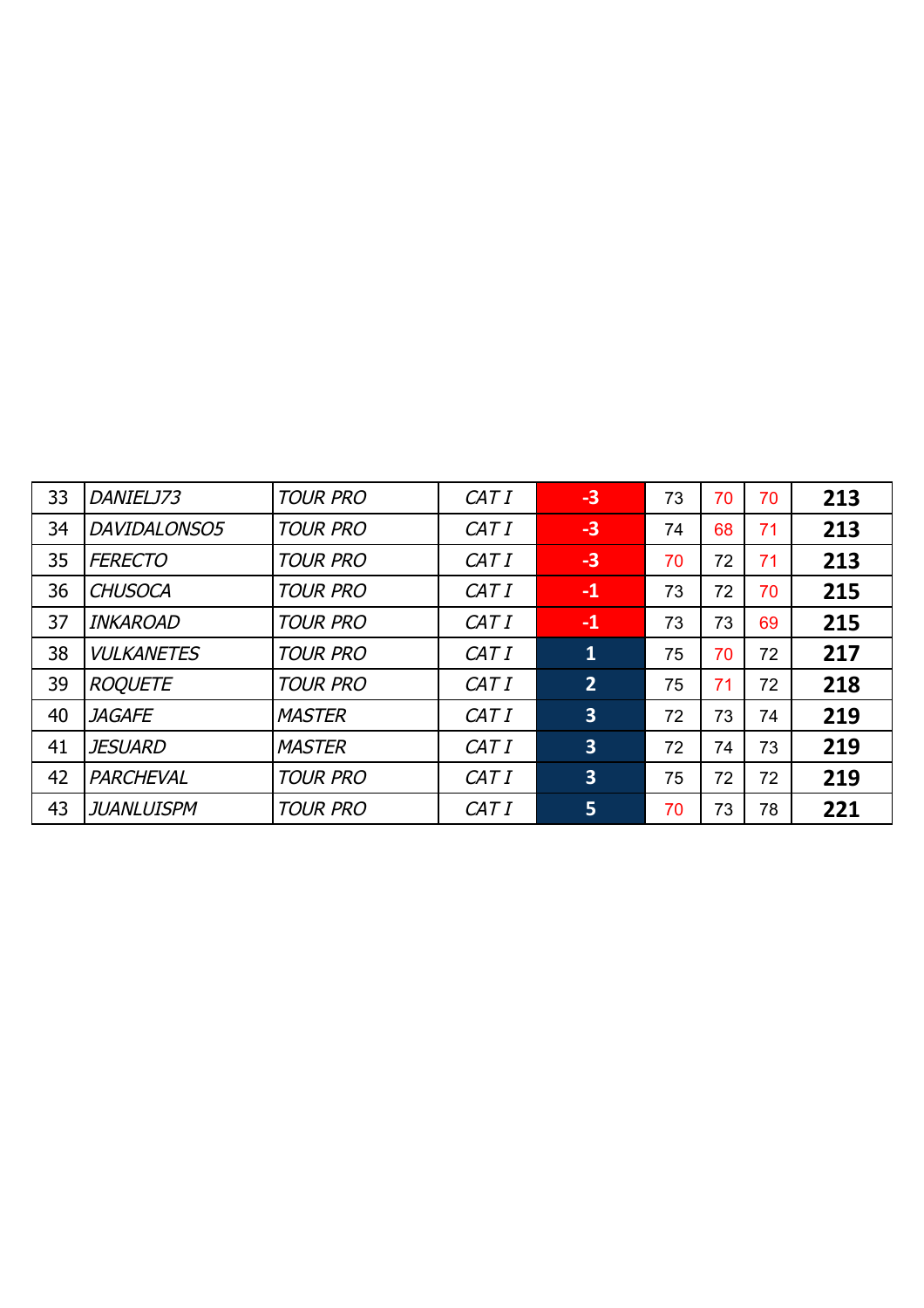



## **EBOLFSPORTS**

24-26 de ABRIL - PEBBLE BEACH





| $N^{\Omega}$   | <b>PLAYER</b>        | <b>CATEGORÍA WGT</b> | CAT.   | <b>SCORE</b>     | $R1$ | R2 | R3 | <b>TOTAL</b> |
|----------------|----------------------|----------------------|--------|------------------|------|----|----|--------------|
| $\mathbf{1}$   | ALBERTOIP19          | <b>PRO</b>           | CAT II | $-31$            | 63   | 60 | 62 | 185          |
| $\overline{2}$ | <b>GUILLEFOWLER</b>  | <b>PRO</b>           | CAT II | $-30$            | 64   | 62 | 60 | 186          |
| 3              | <b>TOLIKOM</b>       | <b>PRO</b>           | CAT II | $-29$            | 65   | 62 | 60 | 187          |
| $\overline{4}$ | DANIMARTIN023        | AMATEUR              | CAT II | $-14$            | 65   | 68 | 69 | 202          |
| 5              | ERICGALIMANYF        | <b>PRO</b>           | CAT II | $-14$            | 68   | 67 | 67 | 202          |
| 6              | GRAVEZEN2000         | <b>AMATEUR</b>       | CAT II | $-13$            | 66   | 71 | 66 | 203          |
| $\overline{7}$ | <b>MIGUELRS0</b>     | AMATEUR              | CAT II | $-13$            | 67   | 67 | 69 | 203          |
| 8              | <b>ARPBA</b>         | <b>PRO</b>           | CAT II | $-11$            | 70   | 66 | 69 | 205          |
| 9              | CANIZARES1978        | <b>PRO</b>           | CAT II | $-10$            | 69   | 69 | 68 | 206          |
| 10             | <b>CSIMONR8</b>      | <b>PRO</b>           | CAT II | $-10$            | 69   | 67 | 70 | 206          |
| 11             | CARLOS280989         | <b>PRO</b>           | CAT II | $-9$             | 68   | 67 | 72 | 207          |
| 12             | SIMONETE666          | <b>PRO</b>           | CAT II | $-8$             | 70   | 68 | 70 | 208          |
| 13             | <b>FERJUDOC</b>      | <b>PRO</b>           | CAT II | $-7$             | 70   | 67 | 72 | 209          |
| 14             | CARGOLF8             | <b>PRO</b>           | CAT II | $-6$             | 70   | 70 | 70 | 210          |
| 15             | LAURILLADELMAR       | <b>PRO</b>           | CAT II | $-6$             | 77   | 69 | 64 | 210          |
| 16             | ALBEROLAZABAL        | AMATEUR              | CAT II | $-5$             | 72   | 71 | 68 | 211          |
| 17             | <b>ARRILUCEA</b>     | <b>AMATEUR</b>       | CAT II | $-5$             | 72   | 70 | 69 | 211          |
| 18             | JBLANCO50            | <b>PRO</b>           | CAT II | $-5$             | 69   | 72 | 70 | 211          |
| 19             | <i>JOTACUBE</i>      | <b>PRO</b>           | CAT II | $-5$             | 75   | 69 | 67 | 211          |
| 20             | PELAZOKAKE           | <b>PRO</b>           | CAT II | $-5$             | 69   | 72 | 70 | 211          |
| 21             | <b>JUANMAFRANCO</b>  | <b>AMATEUR</b>       | CAT II | $-4$             | 68   | 75 | 69 | 212          |
| 22             | <b>MANGUALGOLF</b>   | <b>PRO</b>           | CAT II | $-4$             | 71   | 69 | 72 | 212          |
| 23             | <b>NACHTEULE</b>     | <b>PRO</b>           | CAT II | $-4$             | 72   | 69 | 71 | 212          |
| 24             | TOMAS198207          | <b>PRO</b>           | CAT II | $-4$             | 72   | 70 | 70 | 212          |
| 25             | <b>QUINITOLARRAD</b> | <b>AMATEUR</b>       | CAT II | $-3$             | 70   | 74 | 69 | 213          |
| 26             | <b>IGALSAN</b>       | <b>PRO</b>           | CAT II | $-2$             | 73   | 73 | 68 | 214          |
| 27             | PETERPET82           | <b>PRO</b>           | CAT II | $-2$             | 72   | 70 | 72 | 214          |
| 28             | EDRAM52              | <b>PRO</b>           | CAT II | $-1$             | 73   | 71 | 71 | 215          |
| 29             | <b>ESCOBAR220700</b> | <b>AMATEUR</b>       | CAT II | $-1$             | 72   | 71 | 72 | 215          |
| 30             | FEFRANCO1960         | <b>PRO</b>           | CAT II | $-1$             | 69   | 72 | 74 | 215          |
| 31             | <b>IGNACIOGONNAV</b> | <b>PRO</b>           | CAT II | $\mathbf 0$      | 73   | 70 | 73 | 216          |
| 32             | <b>LUTISJG</b>       | <b>PRO</b>           | CAT II | $\boldsymbol{0}$ | 72   | 75 | 69 | 216          |
|                |                      |                      |        |                  |      |    |    |              |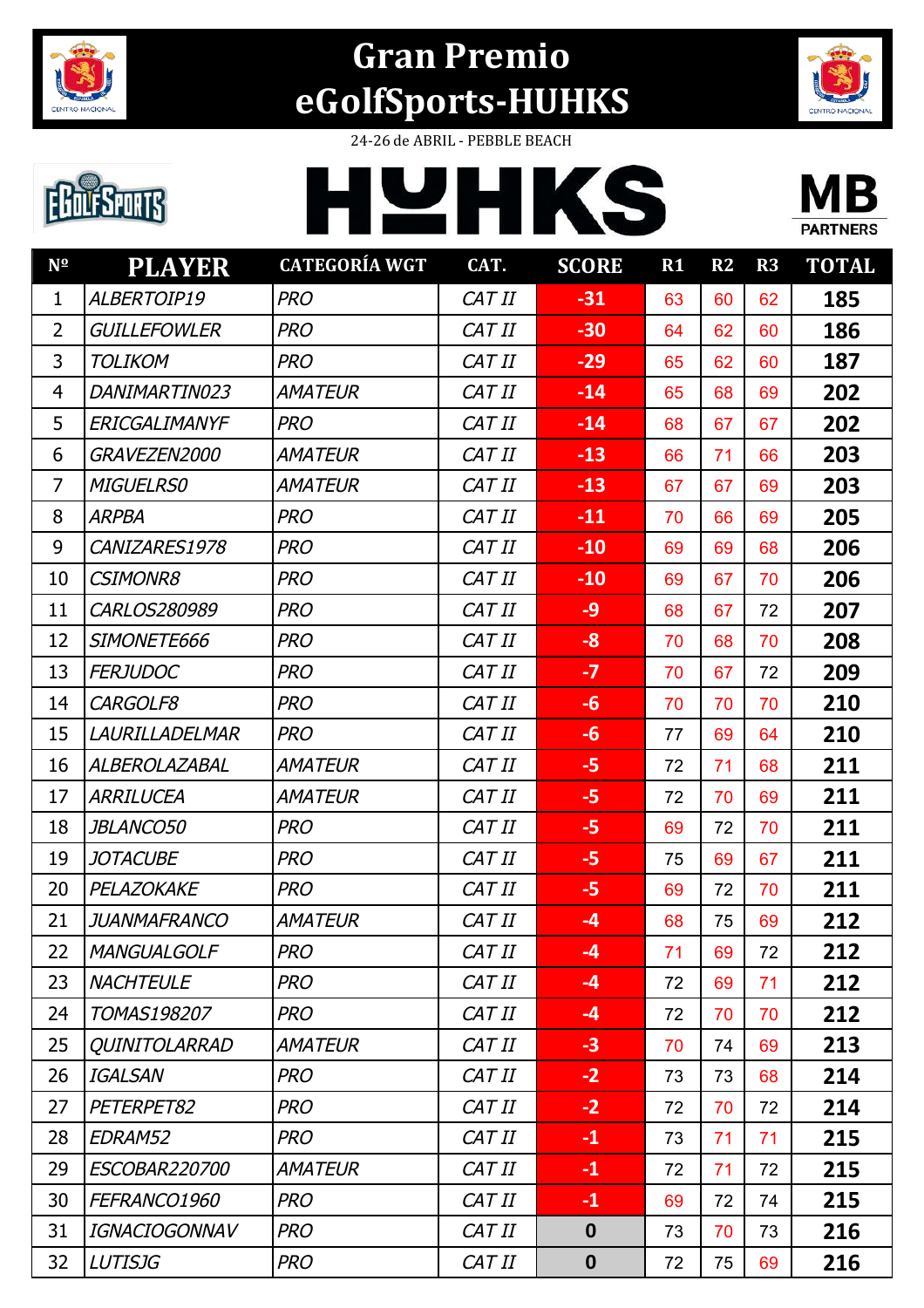| 33 | LUGARPIX1            | <b>AMATEUR</b> | CAT II | $\mathbf{1}$            | 69 | 72 | 76 | 217 |
|----|----------------------|----------------|--------|-------------------------|----|----|----|-----|
| 34 | AEROCLUB17           | <b>AMATEUR</b> | CAT II | 2 <sup>1</sup>          | 72 | 72 | 74 | 218 |
| 35 | <i>BIRDIES4GOOD</i>  | <b>PRO</b>     | CAT II | 2 <sup>1</sup>          | 72 | 71 | 75 | 218 |
| 36 | <b>GERMANDELOLMO</b> | <b>AMATEUR</b> | CAT II | $\overline{2}$          | 71 | 72 | 75 | 218 |
| 37 | <b>BERNIELS69</b>    | <b>PRO</b>     | CAT II | $\overline{\mathbf{3}}$ | 70 | 72 | 77 | 219 |
| 38 | <i>JOLMOR20</i>      | <b>AMATEUR</b> | CAT II | $\overline{\mathbf{3}}$ | 70 | 68 | 81 | 219 |
| 39 | <b>MIGUELG00</b>     | <b>PRO</b>     | CAT II | $\overline{3}$          | 74 | 72 | 73 | 219 |
| 40 | <b>INAKIAE</b>       | <b>AMATEUR</b> | CAT II | 5 <sub>1</sub>          | 70 | 76 | 75 | 221 |
| 41 | APRADAN85            | <b>AMATEUR</b> | CAT II | 6                       | 71 | 72 | 79 | 222 |
| 42 | <i>TOMAS3327</i>     | <b>PRO</b>     | CAT II | 6                       | 76 | 71 | 75 | 222 |
| 43 | JUANJERAX            | <b>AMATEUR</b> | CAT II | $\overline{7}$          | 71 | 74 | 78 | 223 |
| 44 | ONNA7                | <b>PRO</b>     | CAT II | $\overline{7}$          | 76 | 71 | 76 | 223 |
| 45 | <b>SHAUN120286</b>   | <b>PRO</b>     | CAT II | 8                       | 74 | 73 | 77 | 224 |
| 46 | <b>DISKRX</b>        | <b>PRO</b>     | CAT II | 9                       | 73 | 73 | 79 | 225 |
| 47 | EDUARD8787           | <b>PRO</b>     | CAT II | 9                       | 73 | 73 | 79 | 225 |
| 48 | RAYLET2711           | <b>AMATEUR</b> | CAT II | 10                      | 70 | 74 | 82 | 226 |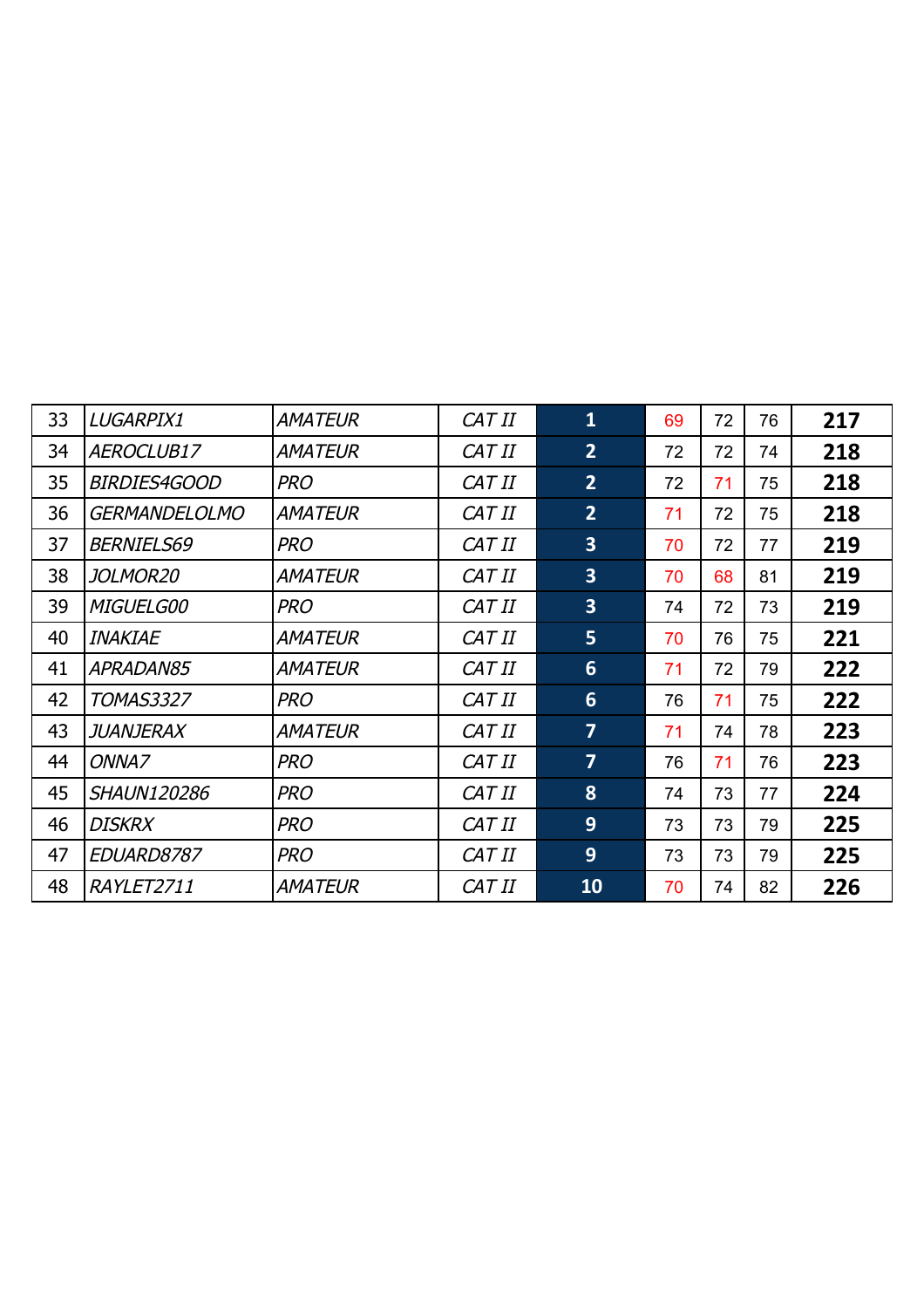



24-26 de ABRIL - PEBBLE BEACH

|                |              | and the<br>ш<br><b>A</b><br>$\mathbb{R}^n$                  |                      | $\blacksquare$<br><b>TA</b> |        |               |               | <b>PARTNERS</b>                    |
|----------------|--------------|-------------------------------------------------------------|----------------------|-----------------------------|--------|---------------|---------------|------------------------------------|
| $\overline{a}$ | <b>BLAUD</b> | $\alpha$ , mn $\alpha$ $\alpha$ n $\alpha$ , ziz $\alpha$ m | $\sim$ $\sim$ $\sim$ | $\sim$ $\sim$ $\sim$ $\sim$ | $\sim$ | $\sim$ $\sim$ | $\sim$ $\sim$ | $\sim$ $\sim$ $\sim$ $\sim$ $\sim$ |

| $N^{\Omega}$ | <b>PLAYER</b>       | <b>CATEGORÍA WGT</b> | CAT.           | <b>SCORE</b>   | R1 | R2 | R3 | <b>TOTAL</b> |
|--------------|---------------------|----------------------|----------------|----------------|----|----|----|--------------|
| 1            | <b>DASISRUIZ</b>    | <b>NOVATO (HACK)</b> | CAT III        | $-22$          | 65 | 65 | 64 | 194          |
| 2            | <b>RRAMOSCAS</b>    | <b>NOVATO (HACK)</b> | CAT III        | $-22$          | 66 | 62 | 66 | 194          |
| 3            | FRANCHESCOLE69      | NOVATO (HACK)        | CAT III        | $-21$          | 65 | 64 | 66 | 195          |
| 4            | IVANVIGO10          | <b>NOVATO (HACK)</b> | CAT III        | $-11$          | 68 | 68 | 69 | 205          |
| 5            | <b>RAHMSES</b>      | <b>NOVATO (HACK)</b> | CAT III        | $-6$           | 71 | 72 | 67 | 210          |
| 6            | <b>RUBIOMIX</b>     | <b>NOVATO (HACK)</b> | CAT III        | $-5$           | 67 | 69 | 75 | 211          |
| 7            | CARMELO0000         | <b>NOVATO (HACK)</b> | CAT III        | $-4$           | 77 | 68 | 67 | 212          |
| 8            | <b>IRAZUSTA23</b>   | <b>NOVATO (HACK)</b> | CAT III        | $-4$           | 72 | 69 | 71 | 212          |
| 9            | <b>ALFREDOCARRY</b> | <b>NOVATO (HACK)</b> | CAT III        | $-2$           | 72 | 74 | 68 | 214          |
| 10           | JAVIURIA78          | NOVATO (HACK)        | CAT III        | $\mathbf 0$    | 71 | 71 | 74 | 216          |
| 11           | <b>RORYLOPE</b>     | <b>NOVATO (HACK)</b> | <b>CAT III</b> | $\overline{4}$ | 71 | 72 | 77 | 220          |
| 12           | <b>BADATIGER</b>    | <b>NOVATO (HACK)</b> | <b>CAT III</b> | $\overline{7}$ | 73 | 72 | 78 | 223          |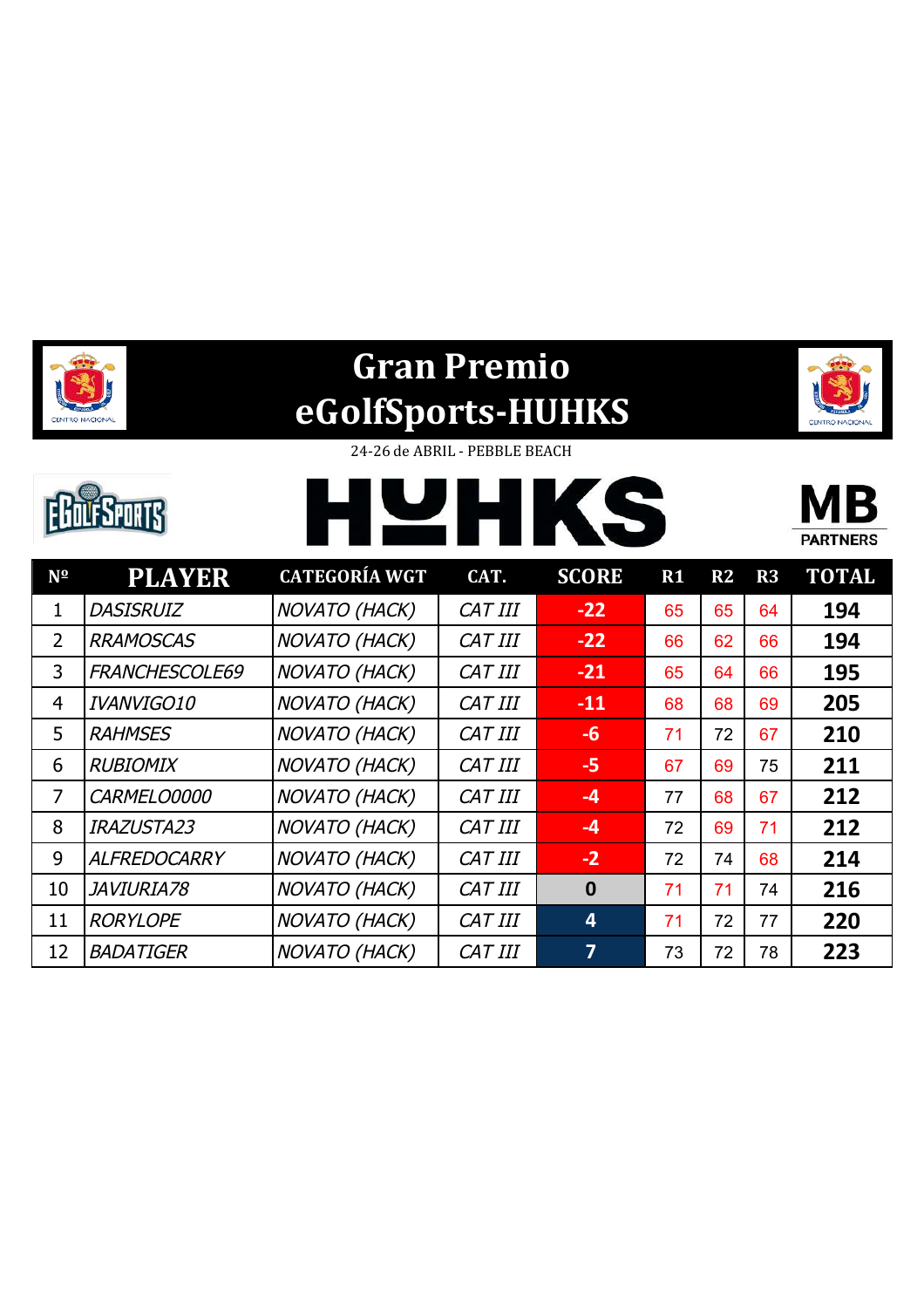



24-26 de ABRIL - PEBBLE BEACH

**LEHKS** 

# **EBOLFSPORTS**



| $N^{\Omega}$   | <b>PLAYER</b>          | <b>CATEGORÍA WGT</b> | CAT.           | <b>SCORE</b> | R1 | R2 | R3 | <b>TOTAL</b> |
|----------------|------------------------|----------------------|----------------|--------------|----|----|----|--------------|
| $\mathbf{1}$   | <b>MAMPEL</b>          | <b>TOUR MASTER</b>   | CAT I          | $-37$        | 62 | 60 | 57 | 179          |
| $\overline{2}$ | TECHI13                | <b>TOUR MASTER</b>   | CAT I          | $-37$        | 61 | 60 | 58 | 179          |
| 3              | <b>ABELITOSP</b>       | <b>MASTER</b>        | CAT I          | $-35$        | 60 | 61 | 60 | 181          |
| 4              | <b>ESPECTADOR</b>      | <b>MASTER</b>        | CAT I          | $-34$        | 61 | 60 | 61 | 182          |
| 5              | SERCOS27               | <b>TOUR PRO</b>      | CAT I          | $-33$        | 60 | 62 | 61 | 183          |
| 6              | ALBERTOIP19            | <b>PRO</b>           | CAT II         | $-31$        | 63 | 60 | 62 | 185          |
| $\overline{7}$ | <b>GUILLEFOWLER</b>    | <b>PRO</b>           | CAT II         | $-30$        | 64 | 62 | 60 | 186          |
| 8              | <b>ERMARQUESITO</b>    | <b>TOUR MASTER</b>   | CAT I          | $-29$        | 61 | 62 | 64 | 187          |
| 9              | <b>TOLIKOM</b>         | <b>PRO</b>           | CAT II         | $-29$        | 65 | 62 | 60 | 187          |
| 10             | <b>BLAGDHALIA</b>      | <b>LEGEND</b>        | CAT I          | $-25$        | 64 | 61 | 66 | 191          |
| 11             | RECTOR10               | <b>MASTER</b>        | CAT I          | $-25$        | 64 | 62 | 65 | 191          |
| 12             | <b>SANTRIVI</b>        | <b>LEGEND</b>        | CAT I          | $-24$        | 66 | 63 | 63 | 192          |
| 13             | SERMAVE2               | <b>TOUR MASTER</b>   | CAT I          | $-24$        | 67 | 61 | 64 | 192          |
| 14             | <b>DASISRUIZ</b>       | <b>NOVATO (HACK)</b> | <b>CAT III</b> | $-22$        | 65 | 65 | 64 | 194          |
| 15             | <b>LIAMMURRAYGOLF</b>  | <b>TOUR PRO</b>      | CAT I          | $-22$        | 65 | 63 | 66 | 194          |
| 16             | <b>RRAMOSCAS</b>       | <b>NOVATO (HACK)</b> | <b>CAT III</b> | $-22$        | 66 | 62 | 66 | 194          |
| 17             | FRANCHESCOLE69         | <b>NOVATO (HACK)</b> | CAT III        | $-21$        | 65 | 64 | 66 | 195          |
| 18             | OSKAR1972              | <b>MASTER</b>        | CAT I          | $-21$        | 65 | 65 | 65 | 195          |
| 19             | <b>DOSDE</b>           | <b>LEGEND</b>        | CAT I          | $-20$        | 65 | 66 | 65 | 196          |
| 20             | <b>YSASI</b>           | <b>TOUR PRO</b>      | CAT I          | $-20$        | 66 | 66 | 64 | 196          |
| 21             | <b>ANTONIOSALIDO</b>   | <b>TOUR PRO</b>      | CAT I          | $-19$        | 66 | 63 | 68 | 197          |
| 22             | <b>CAMPUZANOBALLES</b> | <b>TOUR PRO</b>      | CAT I          | $-17$        | 71 | 62 | 66 | 199          |
| 23             | <b>SHAMPILEE</b>       | <b>TOUR PRO</b>      | CAT I          | $-16$        | 67 | 66 | 67 | 200          |
| 24             | ROBGON1971             | <b>TOUR MASTER</b>   | CAT I          | $-15$        | 68 | 67 | 66 | 201          |
| 25             | <b>SEBAS22010</b>      | <b>TOUR PRO</b>      | CAT I          | $-15$        | 68 | 66 | 67 | 201          |
| 26             | DANIMARTIN023          | <b>AMATEUR</b>       | CAT II         | $-14$        | 65 | 68 | 69 | 202          |
| 27             | <b>ERICGALIMANYF</b>   | <b>PRO</b>           | CAT II         | $-14$        | 68 | 67 | 67 | 202          |
| 28             | GRAVEZEN2000           | <b>AMATEUR</b>       | CAT II         | $-13$        | 66 | 71 | 66 | 203          |
| 29             | <b>LUISMINERO</b>      | <b>TOUR PRO</b>      | CAT I          | $-13$        | 67 | 69 | 67 | 203          |
| 30             | <b>MIGUELRS0</b>       | <b>AMATEUR</b>       | CAT II         | $-13$        | 67 | 67 | 69 | 203          |
| 31             | <b>TXANTXI4</b>        | <b>TOUR PRO</b>      | CAT I          | $-13$        | 69 | 67 | 67 | 203          |
| 32             | ALBERTOWRIGHT73        | <b>TOUR PRO</b>      | CAT I          | $-12$        | 69 | 66 | 69 | 204          |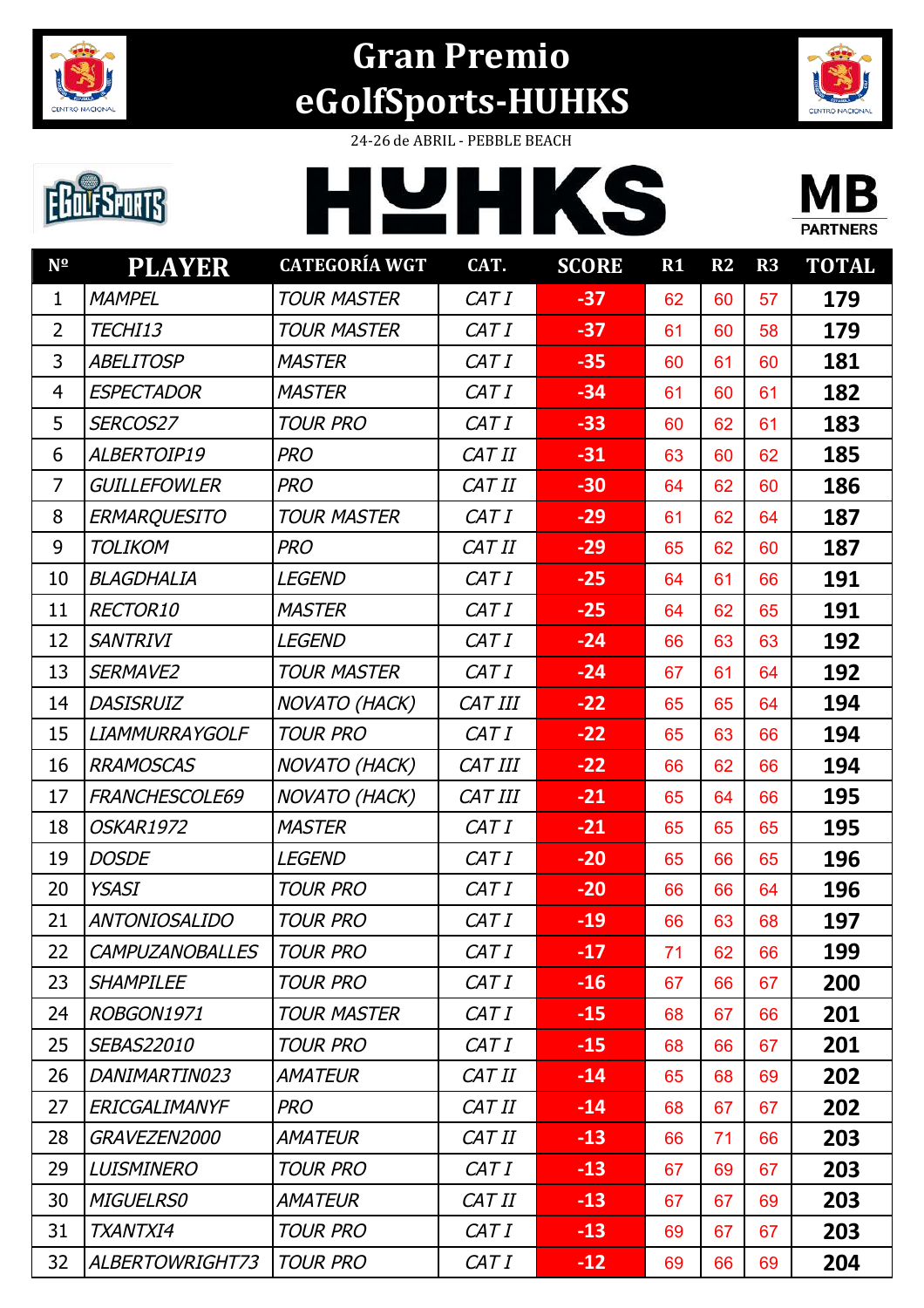| 33 | <b>MIMOMIMON</b>   | <b>MASTER</b>        | CAT I   | $-12$ | 68 | 67 | 69 | 204 |
|----|--------------------|----------------------|---------|-------|----|----|----|-----|
| 34 | <b>ARPBA</b>       | <b>PRO</b>           | CAT II  | $-11$ | 70 | 66 | 69 | 205 |
| 35 | IVANVIGO10         | NOVATO (HACK)        | CAT III | $-11$ | 68 | 68 | 69 | 205 |
| 36 | <b>PACODELGADO</b> | <b>MASTER</b>        | CAT I   | $-11$ | 70 | 67 | 68 | 205 |
| 37 | CANIZARES1978      | <b>PRO</b>           | CAT II  | $-10$ | 69 | 69 | 68 | 206 |
| 38 | <b>CSIMONR8</b>    | <b>PRO</b>           | CAT II  | $-10$ | 69 | 67 | 70 | 206 |
| 39 | <b>MINTXOF</b>     | <b>MASTER</b>        | CAT I   | $-10$ | 71 | 69 | 66 | 206 |
| 40 | CARLOS280989       | <b>PRO</b>           | CAT II  | $-9$  | 68 | 67 | 72 | 207 |
| 41 | COLLETI10          | <b>TOUR PRO</b>      | CAT I   | $-8$  | 70 | 69 | 69 | 208 |
| 42 | SIMONETE666        | <b>PRO</b>           | CAT II  | $-8$  | 70 | 68 | 70 | 208 |
| 43 | <b>FERJUDOC</b>    | <b>PRO</b>           | CAT II  | $-7$  | 70 | 67 | 72 | 209 |
| 44 | <b>SAMUELOQUI</b>  | FC                   | FC      | $-7$  | 73 | 68 | 68 | 209 |
| 45 | CARGOLF8           | <b>PRO</b>           | CAT II  | $-6$  | 70 | 70 | 70 | 210 |
| 46 | <b>LALOEHB</b>     | <b>TOUR PRO</b>      | CAT I   | $-6$  | 69 | 71 | 70 | 210 |
| 47 | LAURILLADELMAR     | <b>PRO</b>           | CAT II  | $-6$  | 77 | 69 | 64 | 210 |
| 48 | MPOSJIM89          | <b>TOUR PRO</b>      | CAT I   | $-6$  | 71 | 70 | 69 | 210 |
| 49 | PEREIRADMC         | <b>TOUR PRO</b>      | CAT I   | $-6$  | 68 | 68 | 74 | 210 |
| 50 | <b>RAHMSES</b>     | NOVATO (HACK)        | CAT III | $-6$  | 71 | 72 | 67 | 210 |
| 51 | ALBEROLAZABAL      | <b>AMATEUR</b>       | CAT II  | $-5$  | 72 | 71 | 68 | 211 |
| 52 | ARRILUCEA          | <b>AMATEUR</b>       | CAT II  | $-5$  | 72 | 70 | 69 | 211 |
| 53 | <b>JBLANCO50</b>   | <b>PRO</b>           | CAT II  | $-5$  | 69 | 72 | 70 | 211 |
| 54 | <b>JOTACUBE</b>    | <b>PRO</b>           | CAT II  | $-5$  | 75 | 69 | 67 | 211 |
| 55 | PELAZOKAKE         | <b>PRO</b>           | CAT II  | -5    | 69 | 72 | 70 | 211 |
| 56 | <b>RUBIOMIX</b>    | <b>NOVATO (HACK)</b> | CAT III | $-5$  | 67 | 69 | 75 | 211 |
| 57 | CARMELO0000        | NOVATO (HACK)        | CAT III | $-4$  | 77 | 68 | 67 | 212 |
| 58 | GOLFISTA6908       | <b>MASTER</b>        | CAT I   | $-4$  | 69 | 67 | 76 | 212 |
| 59 | <b>IRAZUSTA23</b>  | <b>NOVATO (HACK)</b> | CAT III | $-4$  | 72 | 69 | 71 | 212 |
| 60 | JUANMAFRANCO       | <b>AMATEUR</b>       | CAT II  | $-4$  | 68 | 75 | 69 | 212 |
| 61 | <b>MANGUALGOLF</b> | <b>PRO</b>           | CAT II  | $-4$  | 71 | 69 | 72 | 212 |
| 62 | <b>NACHTEULE</b>   | <b>PRO</b>           | CAT II  | $-4$  | 72 | 69 | 71 | 212 |
| 63 | TOMAS198207        | <b>PRO</b>           | CAT II  | $-4$  | 72 | 70 | 70 | 212 |
| 64 | <b>VIRIATHUS0</b>  | <b>TOUR PRO</b>      | CAT I   | $-4$  | 71 | 71 | 70 | 212 |
| 65 | AMODELPATIN        | <b>TOUR PRO</b>      | CAT I   | $-3$  | 71 | 73 | 69 | 213 |
| 66 | DANIELJ73          | <b>TOUR PRO</b>      | CAT I   | $-3$  | 73 | 70 | 70 | 213 |
| 67 | DAVIDALONSO5       | <b>TOUR PRO</b>      | CAT I   | $-3$  | 74 | 68 | 71 | 213 |
| 68 | <b>FERECTO</b>     | <b>TOUR PRO</b>      | CAT I   | $-3$  | 70 | 72 | 71 | 213 |
| 69 | QUINITOLARRAD      | <b>AMATEUR</b>       | CAT II  | $-3$  | 70 | 74 | 69 | 213 |
| 70 | ALFREDOCARRY       | <b>NOVATO (HACK)</b> | CAT III | $-2$  | 72 | 74 | 68 | 214 |
| 71 | IGALSAN            | <b>PRO</b>           | CAT II  | $-2$  | 73 | 73 | 68 | 214 |
| 72 | PETERPET82         | <b>PRO</b>           | CAT II  | $-2$  | 72 | 70 | 72 | 214 |
| 73 | <b>TRAVINALDEC</b> | FC                   | FC      | $-2$  | 75 | 68 | 71 | 214 |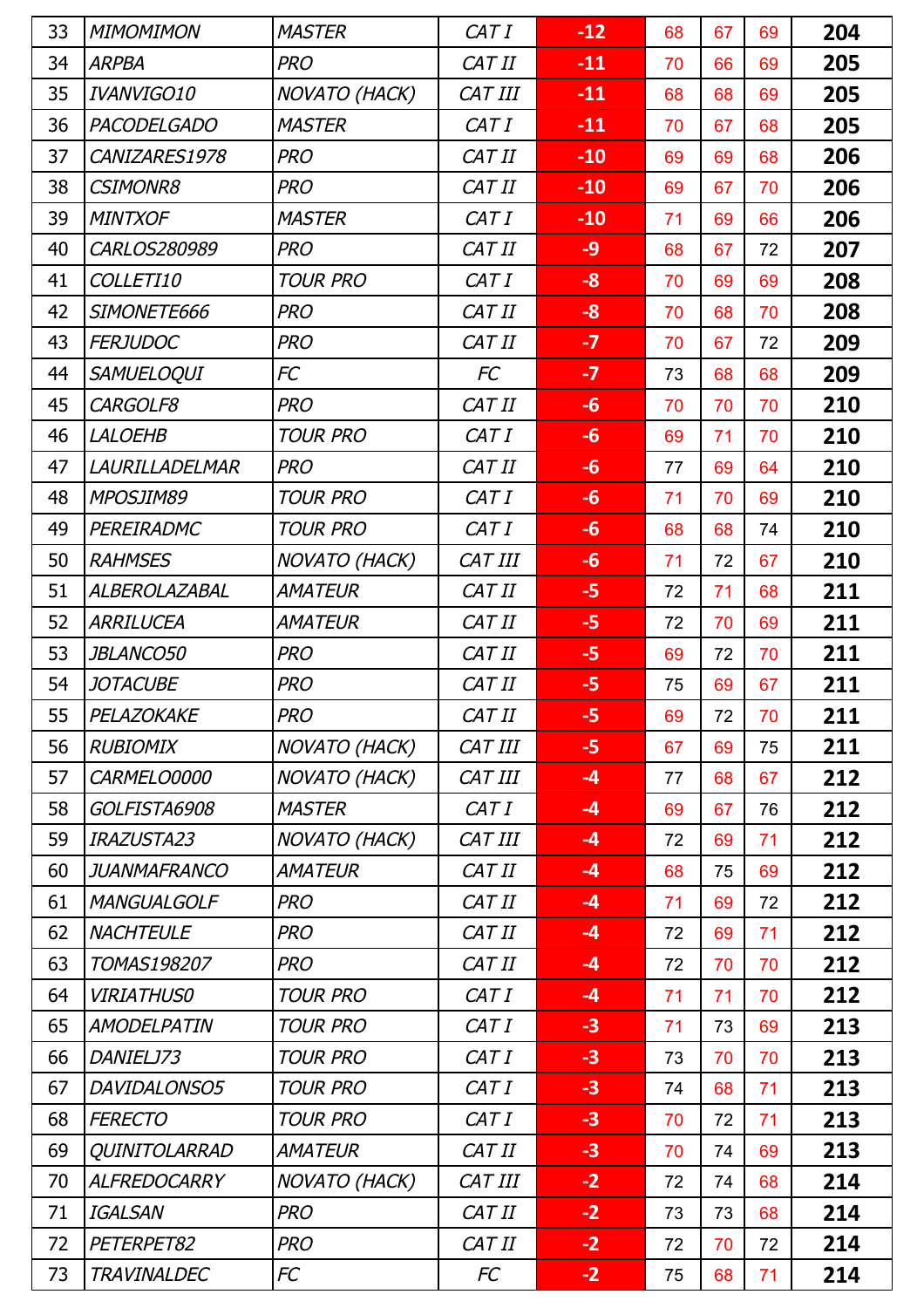| 74  | <b>CHUSOCA</b>       | <b>TOUR PRO</b>      | CAT I          | $-1$                    | 73  | 72 | 70 | 215 |
|-----|----------------------|----------------------|----------------|-------------------------|-----|----|----|-----|
| 75  | EDRAM52              | <b>PRO</b>           | CAT II         | $-1$                    | 73  | 71 | 71 | 215 |
| 76  | ESCOBAR220700        | <b>AMATEUR</b>       | CAT II         | $-1$                    | 72  | 71 | 72 | 215 |
| 77  | FEFRANCO1960         | <b>PRO</b>           | CAT II         | $-1$                    | 69  | 72 | 74 | 215 |
| 78  | <b>INKAROAD</b>      | <b>TOUR PRO</b>      | CAT I          | $-1$                    | 73  | 73 | 69 | 215 |
| 79  | <b>IGNACIOGONNAV</b> | <b>PRO</b>           | CAT II         | $\boldsymbol{0}$        | 73  | 70 | 73 | 216 |
| 80  | JAVIURIA78           | <b>NOVATO (HACK)</b> | CAT III        | $\boldsymbol{0}$        | 71  | 71 | 74 | 216 |
| 81  | <b>LUTISJG</b>       | <b>PRO</b>           | CAT II         | $\boldsymbol{0}$        | 72  | 75 | 69 | 216 |
| 82  | <b>ABENG2</b>        | FC                   | FC             | $\mathbf{1}$            | 72  | 70 | 75 | 217 |
| 83  | LUGARPIX1            | <b>AMATEUR</b>       | CAT II         | $\mathbf{1}$            | 69  | 72 | 76 | 217 |
| 84  | <b>VULKANETES</b>    | <b>TOUR PRO</b>      | CAT I          | $\mathbf{1}$            | 75  | 70 | 72 | 217 |
| 85  | AEROCLUB17           | <b>AMATEUR</b>       | CAT II         | $\overline{2}$          | 72  | 72 | 74 | 218 |
| 86  | <b>BIRDIES4GOOD</b>  | <b>PRO</b>           | CAT II         | $\overline{2}$          | 72  | 71 | 75 | 218 |
| 87  | COTE18               | FC                   | <b>FC</b>      | $\overline{2}$          | 70  | 72 | 76 | 218 |
| 88  | <b>GERMANDELOLMO</b> | <b>AMATEUR</b>       | CAT II         | $\overline{2}$          | 71  | 72 | 75 | 218 |
| 89  | <b>ROQUETE</b>       | <b>TOUR PRO</b>      | CAT I          | $\overline{2}$          | 75  | 71 | 72 | 218 |
| 90  | <b>BERNIELS69</b>    | <b>PRO</b>           | CAT II         | $\overline{\mathbf{3}}$ | 70  | 72 | 77 | 219 |
| 91  | <b>JAGAFE</b>        | <b>MASTER</b>        | CAT I          | 3                       | 72  | 73 | 74 | 219 |
| 92  | <i>JESUARD</i>       | <b>MASTER</b>        | CAT I          | $\overline{\mathbf{3}}$ | 72  | 74 | 73 | 219 |
| 93  | JOLMOR20             | <b>AMATEUR</b>       | CAT II         | $\overline{\mathbf{3}}$ | 70  | 68 | 81 | 219 |
| 94  | MIGUELG00            | <b>PRO</b>           | CAT II         | $\overline{\mathbf{3}}$ | 74  | 72 | 73 | 219 |
| 95  | PARCHEVAL            | <b>TOUR PRO</b>      | CAT I          | 3                       | 75  | 72 | 72 | 219 |
| 96  | <b>RORYLOPE</b>      | NOVATO (HACK)        | <b>CAT III</b> | $\overline{4}$          | 71  | 72 | 77 | 220 |
| 97  | <b>INAKIAE</b>       | <b>AMATEUR</b>       | CAT II         | 5                       | 70  | 76 | 75 | 221 |
| 98  | JUANLUISPM           | <b>TOUR PRO</b>      | CAT I          | $\overline{5}$          | 70  | 73 | 78 | 221 |
| 99  | ADLF007              | FC                   | FC             | $6\phantom{1}$          | 72  | 71 | 79 | 222 |
| 100 | APRADAN85            | <b>AMATEUR</b>       | CAT II         | $6\phantom{1}$          | 71  | 72 | 79 | 222 |
| 101 | <b>TOMAS3327</b>     | <b>PRO</b>           | CAT II         | $6\phantom{1}$          | 76  | 71 | 75 | 222 |
| 102 | <b>BADATIGER</b>     | <b>NOVATO (HACK)</b> | CAT III        | $\overline{7}$          | 73  | 72 | 78 | 223 |
| 103 | JUANJERAX            | <b>AMATEUR</b>       | CAT II         | $\overline{7}$          | 71  | 74 | 78 | 223 |
| 104 | ONNA7                | <b>PRO</b>           | CAT II         | $\overline{\mathbf{z}}$ | 76  | 71 | 76 | 223 |
| 105 | <b>SHAUN120286</b>   | <b>PRO</b>           | CAT II         | 8                       | 74  | 73 | 77 | 224 |
| 106 | <b>DISKRX</b>        | <b>PRO</b>           | CAT II         | 9                       | 73  | 73 | 79 | 225 |
| 107 | EDUARD8787           | <b>PRO</b>           | CAT II         | 9                       | 73  | 73 | 79 | 225 |
| 108 | RAYLET2711           | <b>AMATEUR</b>       | CAT II         | 10                      | 70  | 74 | 82 | 226 |
| 109 | <b>VERDAS</b>        | <b>AMATEUR</b>       | CAT II         | <b>CORTE</b>            | 98  | 97 |    | 195 |
| 110 | 007GOLFINGER         | <b>AMATEUR</b>       | CAT II         | <b>CORTE</b>            | 100 | 98 |    | 198 |
| 111 | <b>VALDO911</b>      | <b>NOVATO (HACK)</b> | <b>CAT III</b> | <b>CORTE</b>            | 76  | 72 | 71 | 219 |
| 112 | <b>MANGUAL6</b>      | <b>AMATEUR</b>       | CAT II         | <b>CORTE</b>            | 77  | 75 | 74 | 226 |
| 113 | QUIMOTE3             | <b>PRO</b>           | CAT II         | <b>CORTE</b>            | 78  | 74 | 74 | 226 |
| 114 | RAIMUNDO620          | FC                   | FC             | <b>CORTE</b>            | 76  | 73 | 77 | 226 |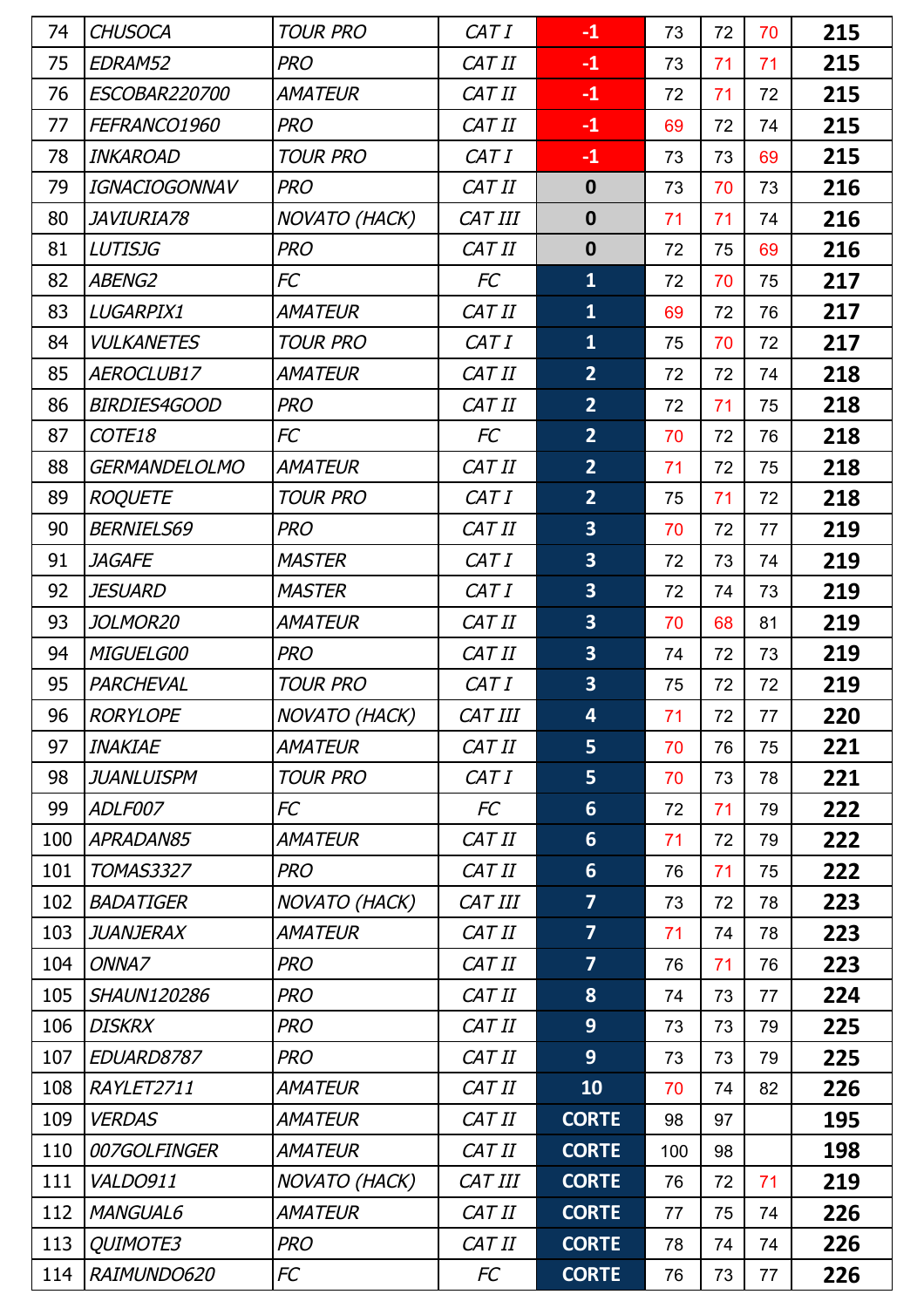| 115 | <b>CESMROD0</b>        | <b>NOVATO (HACK)</b> | CAT III | <b>CORTE</b> | 78 | 75 | 76 | 229 |
|-----|------------------------|----------------------|---------|--------------|----|----|----|-----|
| 116 | <b>LUISGNOGALES</b>    | <b>PRO</b>           | CAT II  | <b>CORTE</b> | 79 | 75 | 76 | 230 |
| 117 | PPYT2                  | FC                   | FC      | <b>CORTE</b> | 80 | 76 | 76 | 232 |
| 118 | <b>SVERDASCO</b>       | <b>AMATEUR</b>       | CAT II  | <b>CORTE</b> | 79 | 79 | 75 | 233 |
| 119 | <b>SISITO440</b>       | NOVATO (HACK)        | CAT III | <b>CORTE</b> | 80 | 73 | 82 | 235 |
| 120 | JUANJO571              | <b>PRO</b>           | CAT II  | <b>CORTE</b> | 81 | 76 | 80 | 237 |
| 121 | <b>SILVIA1580</b>      | NOVATO (HACK)        | CAT III | <b>CORTE</b> | 80 | 81 | 76 | 237 |
| 122 | PEPIN30101959          | NOVATO (HACK)        | CAT III | <b>CORTE</b> | 84 | 82 | 81 | 247 |
| 123 | <b>SHAYLANT</b>        | <b>AMATEUR</b>       | CAT II  | <b>CORTE</b> | 85 | 90 | 87 | 262 |
| 124 | <b>JGVELANDIA</b>      | <b>NOVATO (HACK)</b> | CAT III | <b>CORTE</b> | 99 | 85 | 79 | 263 |
| 125 | <b>RAFTOME</b>         | <b>NOVATO (HACK)</b> | CAT III | <b>CORTE</b> | 96 | 96 | 85 | 277 |
| 126 | <b>INASSIO</b>         | AMATEUR              | CAT II  | <b>CORTE</b> | 96 | 93 | 89 | 278 |
| 127 | <b>AMBUUR</b>          | <b>AMATEUR</b>       | CAT II  | <b>CORTE</b> | 74 | 74 |    | 148 |
| 128 | ENRIMJ85               | <b>PRO</b>           | CAT II  | <b>CORTE</b> | 74 | 74 |    | 148 |
| 129 | <b>GOLFOLUCKY</b>      | <b>FC</b>            | FC      | <b>CORTE</b> | 75 | 73 |    | 148 |
| 130 | NRIKE51                | <b>PRO</b>           | CAT II  | <b>CORTE</b> | 76 | 72 |    | 148 |
| 131 | NYCETOMEETYOU          | AMATEUR              | CAT II  | <b>CORTE</b> | 70 | 78 |    | 148 |
| 132 | <b>REKALA</b>          | <b>PRO</b>           | CAT II  | <b>CORTE</b> | 77 | 71 |    | 148 |
| 133 | ALONN5                 | <b>PRO</b>           | CAT II  | <b>CORTE</b> | 75 | 74 |    | 149 |
| 134 | <b>ALRUDEINPE</b>      | AMATEUR              | CAT II  | <b>CORTE</b> | 75 | 74 |    | 149 |
| 135 | <b>ANIETOG</b>         | AMATEUR              | CAT II  | <b>CORTE</b> | 75 | 74 |    | 149 |
| 136 | <b>ARRASTEAMO</b>      | <b>TOUR PRO</b>      | CAT I   | <b>CORTE</b> | 76 | 73 |    | 149 |
| 137 | GONZALOMB90            | NOVATO (HACK)        | CAT III | <b>CORTE</b> | 76 | 73 |    | 149 |
| 138 | IKIGAI75               | <b>TOUR PRO</b>      | CAT I   | <b>CORTE</b> | 78 | 71 |    | 149 |
| 139 | <b>IVANSKICCVM</b>     | <b>PRO</b>           | CAT II  | <b>CORTE</b> | 72 | 77 |    | 149 |
| 140 | <b>JANF2007</b>        | <b>NOVATO (HACK)</b> | CAT III | <b>CORTE</b> | 79 | 70 |    | 149 |
| 141 | <b>JUANITODINAMITO</b> | <b>LEGEND</b>        | CAT I   | <b>CORTE</b> | 73 | 76 |    | 149 |
| 142 | <b>KIKITPZ</b>         | <b>PRO</b>           | CAT II  | <b>CORTE</b> | 75 | 74 |    | 149 |
| 143 | <b>NACHONE</b>         | AMATEUR              | CAT II  | <b>CORTE</b> | 74 | 75 |    | 149 |
| 144 | <b>PIKOTORDO</b>       | <b>AMATEUR</b>       | CAT II  | <b>CORTE</b> | 75 | 74 |    | 149 |
| 145 | ANACLEETO05            | <b>PRO</b>           | CAT II  | <b>CORTE</b> | 74 | 76 |    | 150 |
| 146 | CABOCUARTEL85          | <b>NOVATO (HACK)</b> | CAT III | <b>CORTE</b> | 76 | 74 |    | 150 |
| 147 | CALZADA88              | <b>PRO</b>           | CAT II  | <b>CORTE</b> | 75 | 75 |    | 150 |
| 148 | <b>ELCHAVO</b>         | <b>TOUR PRO</b>      | CAT I   | <b>CORTE</b> | 74 | 76 |    | 150 |
| 149 | <b>FRANK01646</b>      | <b>PRO</b>           | CAT II  | <b>CORTE</b> | 73 | 77 |    | 150 |
| 150 | <b>JUAN77500</b>       | <b>PRO</b>           | CAT II  | <b>CORTE</b> | 75 | 75 |    | 150 |
| 151 | <b>MANOUCHE00</b>      | <b>TOUR PRO</b>      | CAT I   | <b>CORTE</b> | 77 | 73 |    | 150 |
| 152 | MIGUEL8544             | <b>PRO</b>           | CAT II  | <b>CORTE</b> | 73 | 77 |    | 150 |
| 153 | MIGUELGARCIASANC       | <b>NOVATO (HACK)</b> | CAT III | <b>CORTE</b> | 74 | 76 |    | 150 |
| 154 | PEDJA73                | <b>PRO</b>           | CAT II  | <b>CORTE</b> | 75 | 75 |    | 150 |
| 155 | PEDROPI6309            | FC                   | FC      | <b>CORTE</b> | 78 | 72 |    | 150 |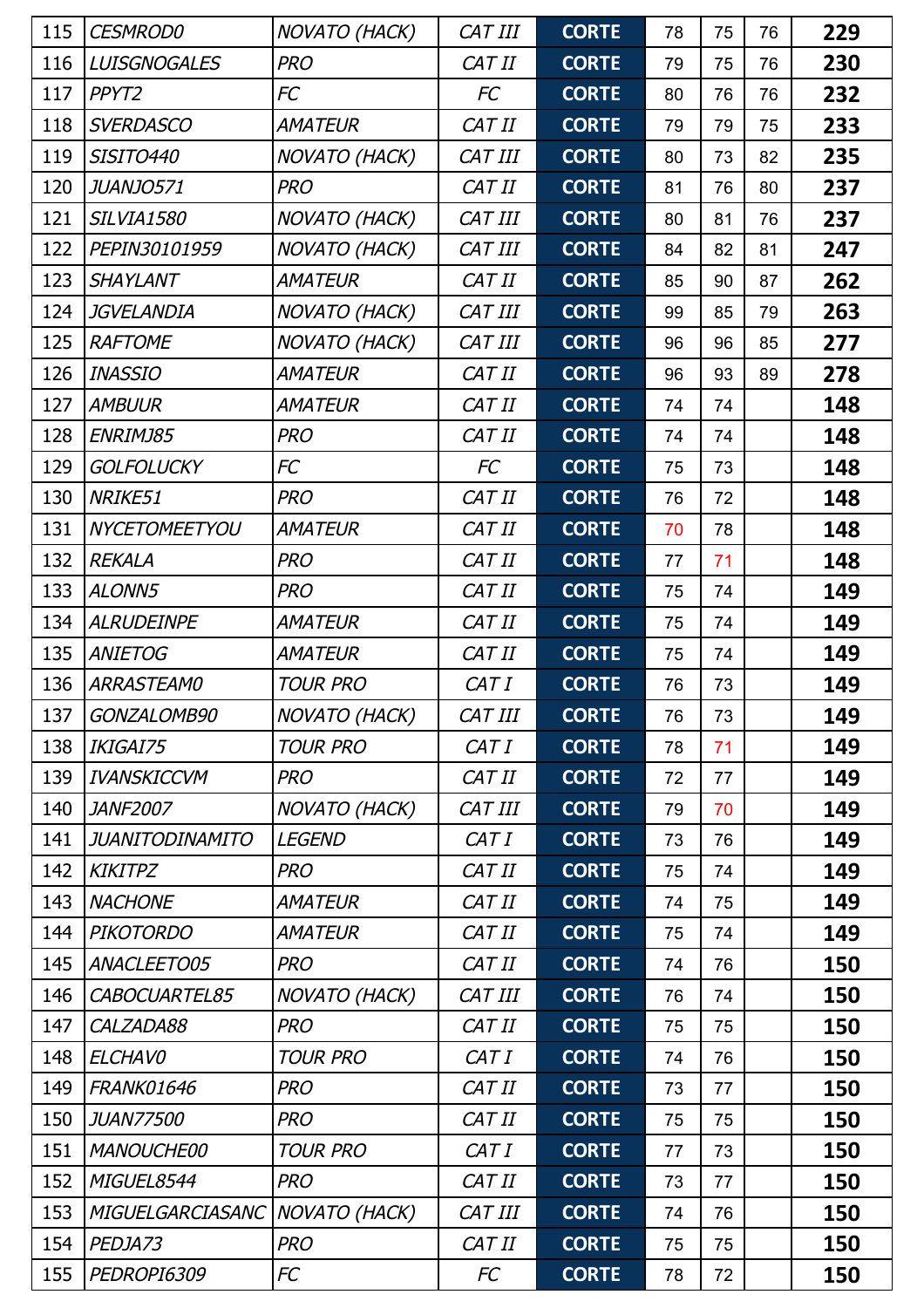| 156 | CARLOSRGUEZ0            | FC                   | <b>FC</b> | <b>CORTE</b> | 76 | 75 | 151 |
|-----|-------------------------|----------------------|-----------|--------------|----|----|-----|
| 157 | <b>CATXOPO</b>          | <b>AMATEUR</b>       | CAT II    | <b>CORTE</b> | 75 | 76 | 151 |
| 158 | <b>JUANCRESPI4</b>      | <b>PRO</b>           | CAT II    | <b>CORTE</b> | 77 | 74 | 151 |
| 159 | MICAL770                | <b>PRO</b>           | CAT II    | <b>CORTE</b> | 77 | 74 | 151 |
| 160 | <b>MIKILANDER</b>       | NOVATO (HACK)        | CAT III   | <b>CORTE</b> | 77 | 74 | 151 |
| 161 | <b>MLCH</b>             | <b>FC</b>            | FC        | <b>CORTE</b> | 76 | 75 | 151 |
| 162 | PEKITENIS07             | <b>PRO</b>           | CAT II    | <b>CORTE</b> | 77 | 74 | 151 |
| 163 | <b>SERGIOSANINOCENT</b> | <b>PRO</b>           | CAT II    | <b>CORTE</b> | 73 | 78 | 151 |
| 164 | BANDIDOSPAIN            | <b>AMATEUR</b>       | CAT II    | <b>CORTE</b> | 82 | 70 | 152 |
| 165 | CHECHAR65               | <b>PRO</b>           | CAT II    | <b>CORTE</b> | 76 | 76 | 152 |
| 166 | <b>ERNIEJIMENEZ</b>     | <b>PRO</b>           | CAT II    | <b>CORTE</b> | 76 | 76 | 152 |
| 167 | <b>HARCINIEGAS</b>      | <b>AMATEUR</b>       | CAT II    | <b>CORTE</b> | 78 | 74 | 152 |
| 168 | JICF1                   | <b>NOVATO (HACK)</b> | CAT III   | <b>CORTE</b> | 80 | 72 | 152 |
| 169 | <b>JOSELUISGMP</b>      | FC                   | FC        | <b>CORTE</b> | 80 | 72 | 152 |
| 170 | <b>JUANMARTIN59</b>     | AMATEUR              | CAT II    | <b>CORTE</b> | 76 | 76 | 152 |
| 171 | <b>MANURO1</b>          | <b>PRO</b>           | CAT II    | <b>CORTE</b> | 77 | 75 | 152 |
| 172 | <b>JAVI4SOME</b>        | FC                   | FC        | <b>CORTE</b> | 73 | 80 | 153 |
| 173 | <b>KHA5BIER</b>         | NOVATO (HACK)        | CAT III   | <b>CORTE</b> | 83 | 70 | 153 |
| 174 | <b>LLUISTMF</b>         | <b>AMATEUR</b>       | CAT II    | <b>CORTE</b> | 76 | 77 | 153 |
| 175 | <b>RUBENDEPRADO</b>     | <b>PRO</b>           | CAT II    | <b>CORTE</b> | 77 | 76 | 153 |
| 176 | TINDJ46                 | <b>TOUR PRO</b>      | CAT I     | <b>CORTE</b> | 76 | 77 | 153 |
| 177 | ZASCANDIL17             | NOVATO (HACK)        | CAT III   | <b>CORTE</b> | 75 | 78 | 153 |
| 178 | ELMERITO770             | <b>AMATEUR</b>       | CAT II    | <b>CORTE</b> | 79 | 75 | 154 |
| 179 | <b>FOXY8727</b>         | <b>PRO</b>           | CAT II    | <b>CORTE</b> | 77 | 77 | 154 |
| 180 | JAVIHOBBY121            | <b>NOVATO (HACK)</b> | CAT III   | <b>CORTE</b> | 81 | 73 | 154 |
| 181 | JUANPEDRO40             | <b>AMATEUR</b>       | CAT II    | <b>CORTE</b> | 77 | 77 | 154 |
| 182 | <b>JUANQUILH</b>        | <b>PRO</b>           | CAT II    | <b>CORTE</b> | 75 | 79 | 154 |
| 183 | PELAYOGARCIA            | <b>TOUR PRO</b>      | CAT I     | <b>CORTE</b> | 78 | 76 | 154 |
| 184 | CAPIMARIACA             | FC                   | FC        | <b>CORTE</b> | 76 | 79 | 155 |
| 185 | HOPEVIR50               | <b>NOVATO (HACK)</b> | CAT III   | <b>CORTE</b> | 82 | 73 | 155 |
| 186 | <b>IBELUT</b>           | <b>PRO</b>           | CAT II    | <b>CORTE</b> | 79 | 76 | 155 |
| 187 | <b>PITTTTTER</b>        | <b>PRO</b>           | CAT II    | <b>CORTE</b> | 77 | 78 | 155 |
| 188 | <b>RIKICHAN</b>         | FC                   | FC        | <b>CORTE</b> | 77 | 78 | 155 |
| 189 | <b>DIAZLDIEGO</b>       | <b>TOUR PRO</b>      | CAT I     | <b>CORTE</b> | 81 | 75 | 156 |
| 190 | <b>ELXENEIXE</b>        | <b>NOVATO (HACK)</b> | CAT III   | <b>CORTE</b> | 82 | 74 | 156 |
| 191 | <b>JAVITXUSEC</b>       | <b>AMATEUR</b>       | CAT II    | <b>CORTE</b> | 82 | 74 | 156 |
| 192 | NACHOWOODS55            | AMATEUR              | CAT II    | <b>CORTE</b> | 78 | 78 | 156 |
| 193 | <b>RAFAJAR</b>          | FC                   | FC        | <b>CORTE</b> | 78 | 78 | 156 |
| 194 | ADRIANP2006             | <b>AMATEUR</b>       | CAT II    | <b>CORTE</b> | 79 | 78 | 157 |
| 195 | <b>BGUTAPA</b>          | <b>PRO</b>           | CAT II    | <b>CORTE</b> | 79 | 78 | 157 |
| 196 | <b>FALDIVIO</b>         | <b>PRO</b>           | CAT II    | <b>CORTE</b> | 80 | 77 | 157 |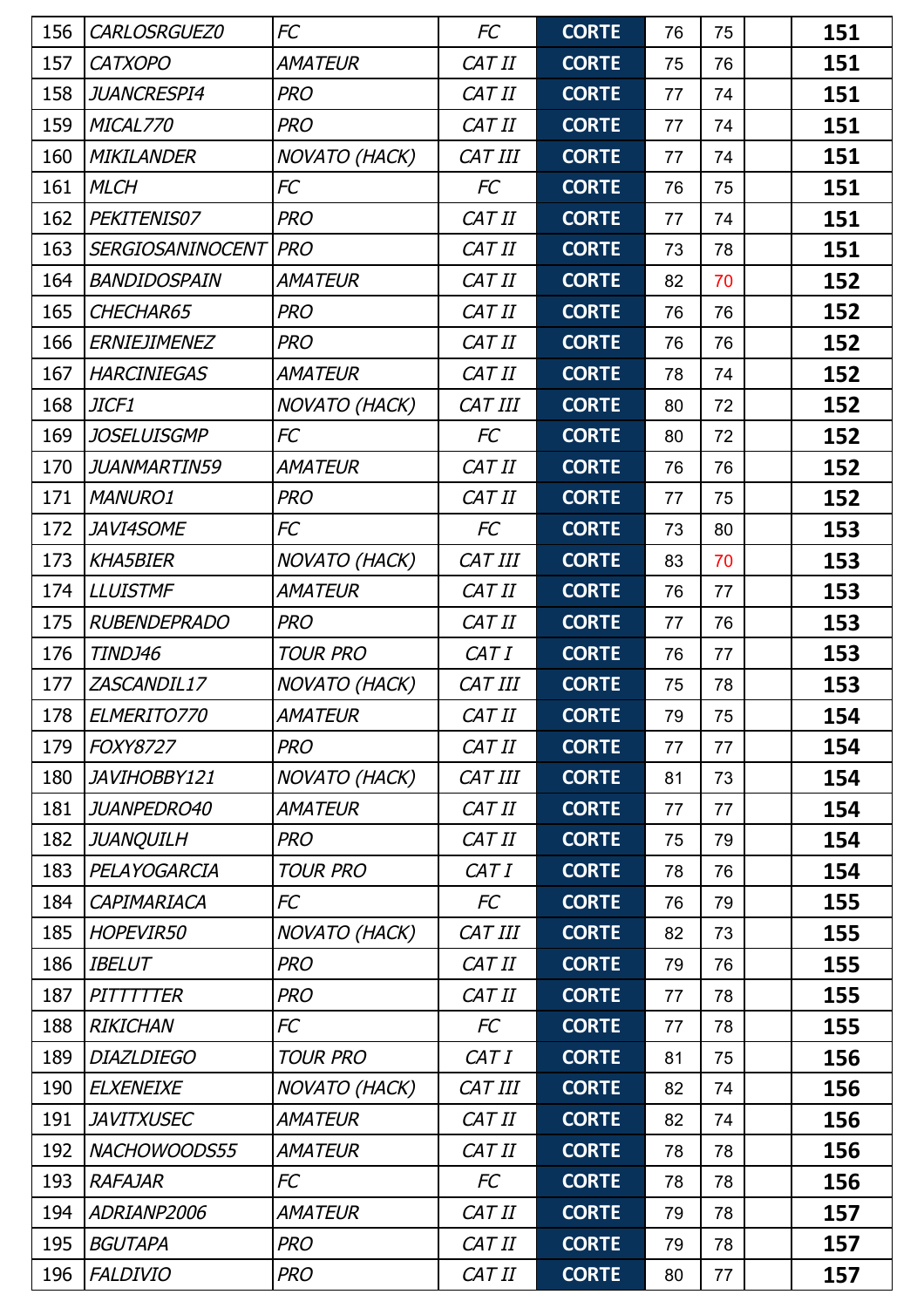| 197 | FERNANX5                | <b>PRO</b>           | CAT II         | <b>CORTE</b> | 81 | 76 | 157 |
|-----|-------------------------|----------------------|----------------|--------------|----|----|-----|
| 198 | FESTRADA20              | <b>AMATEUR</b>       | CAT II         | <b>CORTE</b> | 81 | 76 | 157 |
| 199 | GJOU1                   | AMATEUR              | CAT II         | <b>CORTE</b> | 81 | 76 | 157 |
| 200 | <b>JDAVILATELLEZ</b>    | <b>PRO</b>           | CAT II         | <b>CORTE</b> | 81 | 76 | 157 |
| 201 | <b>RAILAY</b>           | FC                   | FC             | <b>CORTE</b> | 85 | 72 | 157 |
| 202 | DIAMOND1910             | <b>AMATEUR</b>       | CAT II         | <b>CORTE</b> | 78 | 80 | 158 |
| 203 | IGNACIOTE12             | <b>PRO</b>           | CAT II         | <b>CORTE</b> | 80 | 78 | 158 |
| 204 | MIGUEL8335              | <b>PRO</b>           | CAT II         | <b>CORTE</b> | 79 | 79 | 158 |
| 205 | <b>TAMAYAZO</b>         | <b>PRO</b>           | CAT II         | <b>CORTE</b> | 84 | 74 | 158 |
| 206 | <b>TIBORTATA</b>        | <b>PRO</b>           | CAT II         | <b>CORTE</b> | 78 | 80 | 158 |
| 207 | <b>FRANGGRR</b>         | <b>PRO</b>           | CAT II         | <b>CORTE</b> | 81 | 78 | 159 |
| 208 | JORGEMUCAST             | <b>AMATEUR</b>       | CAT II         | <b>CORTE</b> | 76 | 83 | 159 |
| 209 | <b>BLATTTY</b>          | <b>TOUR PRO</b>      | CAT I          | <b>CORTE</b> | 84 | 76 | 160 |
| 210 | <b>FRASKYTO</b>         | <b>NOVATO (HACK)</b> | CAT III        | <b>CORTE</b> | 80 | 80 | 160 |
| 211 | <b>GFFORNOS</b>         | <b>TOUR PRO</b>      | CAT I          | <b>CORTE</b> | 81 | 79 | 160 |
| 212 | MACE222                 | NOVATO (HACK)        | CAT III        | <b>CORTE</b> | 82 | 78 | 160 |
| 213 | <b>JANIN</b>            | <b>MASTER</b>        | CAT I          | <b>CORTE</b> | 84 | 77 | 161 |
| 214 | LOLO123451              | <b>MASTER</b>        | CAT I          | <b>CORTE</b> | 84 | 77 | 161 |
| 215 | TIGERPAKITO             | <b>TOUR PRO</b>      | CAT I          | <b>CORTE</b> | 83 | 78 | 161 |
| 216 | VARGAS161219            | <b>PRO</b>           | CAT II         | <b>CORTE</b> | 79 | 82 | 161 |
| 217 | <b>VICCETRO</b>         | <b>PRO</b>           | CAT II         | <b>CORTE</b> | 78 | 83 | 161 |
| 218 | <b>CARLOSRUIZZAMBRA</b> | NOVATO (HACK)        | CAT III        | <b>CORTE</b> | 82 | 80 | 162 |
| 219 | <b>SANMORTILLO</b>      | NOVATO (HACK)        | CAT III        | <b>CORTE</b> | 77 | 85 | 162 |
| 220 | <b>CANDIMAIN</b>        | FC                   | <b>FC</b>      | <b>CORTE</b> | 77 | 86 | 163 |
| 221 | Ionsarlop               | NOVATO (HACK)        | CAT III        | <b>CORTE</b> | 84 | 80 | 164 |
| 222 | NURIADG81               | <b>AMATEUR</b>       | CAT II         | <b>CORTE</b> | 84 | 80 | 164 |
| 223 | PEPE4667                | <b>TOUR PRO</b>      | CAT I          | <b>CORTE</b> | 86 | 78 | 164 |
| 224 | DHEREDIA69              | <b>TOUR PRO</b>      | CAT I          | <b>CORTE</b> | 84 | 81 | 165 |
| 225 | DABECASA58              | <b>PRO</b>           | CAT II         | <b>CORTE</b> | 89 | 77 | 166 |
| 226 | MBPARTNERS19            | <b>PRO</b>           | CAT II         | <b>CORTE</b> | 86 | 80 | 166 |
| 227 | PEDROMARTINEZ5          | <b>PRO</b>           | CAT II         | <b>CORTE</b> | 85 | 81 | 166 |
| 228 | <b>PEDROMEDAS</b>       | <b>PRO</b>           | CAT II         | <b>CORTE</b> | 84 | 82 | 166 |
| 229 | ALBER2303PRO            | FC                   | FC             | <b>CORTE</b> | 85 | 83 | 168 |
| 230 | <b>KAIK8512</b>         | <b>PRO</b>           | CAT II         | <b>CORTE</b> | 83 | 85 | 168 |
| 231 | <b>ROBYMAR0</b>         | <b>NOVATO (HACK)</b> | <b>CAT III</b> | <b>CORTE</b> | 86 | 82 | 168 |
| 232 | LUZ72                   | <b>NOVATO (HACK)</b> | CAT III        | <b>CORTE</b> | 82 | 88 | 170 |
| 233 | <b>RAULDIAZORTEGA</b>   | <b>NOVATO (HACK)</b> | CAT III        | <b>CORTE</b> | 83 | 87 | 170 |
| 234 | <b>JBELLOR</b>          | FC                   | FC             | <b>CORTE</b> | 85 | 86 | 171 |
| 235 | <b>CANDELERO</b>        | <b>AMATEUR</b>       | CAT II         | <b>CORTE</b> | 78 | 94 | 172 |
| 236 | AGUSTINOS71             | <b>AMATEUR</b>       | CAT II         | <b>CORTE</b> | 87 | 86 | 173 |
| 237 | <b>ALEJANDROLOPEZM</b>  | NOVATO (HACK)        | CAT III        | <b>CORTE</b> | 88 | 86 | 174 |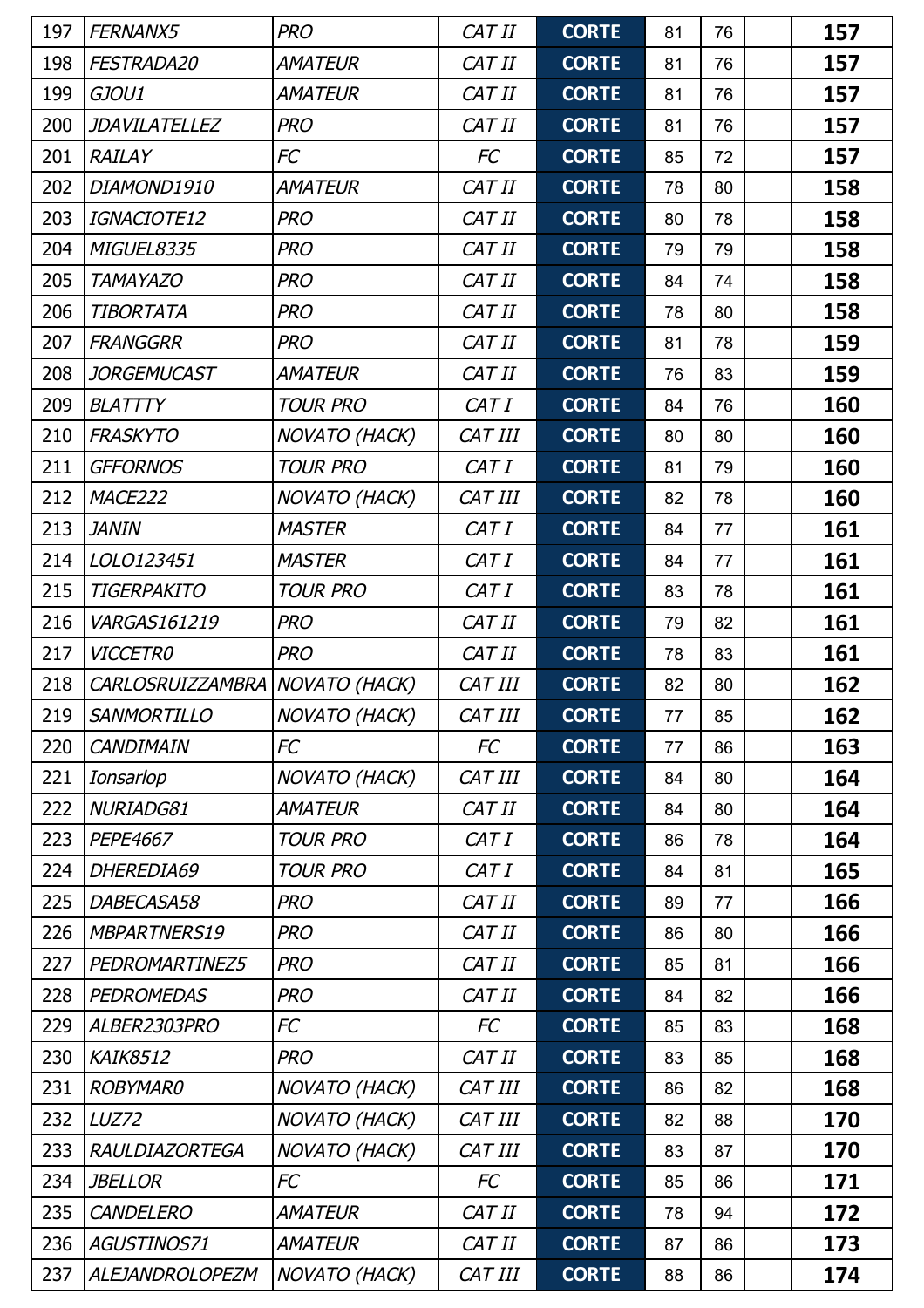| 238 | IGNACIOCA85             | <b>AMATEUR</b>       | CAT II  | <b>CORTE</b>     | 88 | 86 |    | 174 |
|-----|-------------------------|----------------------|---------|------------------|----|----|----|-----|
| 239 | <b>MIGUELGMO</b>        | FC                   | FC      | <b>CORTE</b>     | 84 | 90 |    | 174 |
| 240 | MICHELGF8               | <b>AMATEUR</b>       | CAT II  | <b>CORTE</b>     | 88 | 87 |    | 175 |
| 241 | RUTDIAZGARCIA           | <b>NOVATO (HACK)</b> | CAT III | <b>CORTE</b>     | 88 | 87 |    | 175 |
| 242 | <b>LACUARTACUESTA</b>   | <b>AMATEUR</b>       | CAT II  | <b>CORTE</b>     | 86 | 91 |    | 177 |
| 243 | <b>SARA1484</b>         | <b>NOVATO (HACK)</b> | CAT III | <b>CORTE</b>     | 93 | 84 |    | 177 |
| 244 | <b>MONJCMERY</b>        | <b>AMATEUR</b>       | CAT II  | <b>CORTE</b>     | 94 | 84 |    | 178 |
| 245 | AFRICA090               | <b>AMATEUR</b>       | CAT II  | <b>CORTE</b>     | 90 | 90 |    | 180 |
| 246 | <b>CARLOS</b>           | <b>NOVATO (HACK)</b> | CAT III | <b>CORTE</b>     | 92 | 88 |    | 180 |
| 247 | LUISG95                 | NOVATO (HACK)        | CAT III | DISQ.            | 66 | 64 | 59 | 189 |
| 248 | MAURICIO041600          | <b>AMATEUR</b>       | CAT II  | DISQ.            | 65 | 64 | 64 | 193 |
| 249 | <b>EDUTOR0</b>          | <b>PRO</b>           | CAT II  | DISQ.            | 69 | 64 | 64 | 197 |
| 250 | <b>M4MBRU</b>           | <b>AMATEUR</b>       | CAT II  | DISQ.            | 67 | 66 | 67 | 200 |
| 251 | TOMASJC6                | <b>PRO</b>           | CAT II  | DISQ.            | 70 | 66 | 64 | 200 |
| 252 | <b>RODRILORENZO</b>     | <b>NOVATO (HACK)</b> | CAT III | DISQ.            | 68 | 67 | 67 | 202 |
| 253 | JDNG27                  | <b>AMATEUR</b>       | CAT II  | DISQ.            | 64 | 64 |    | 128 |
| 254 | JOHNNYCOFFEE170         | <b>NOVATO (HACK)</b> | CAT III | DISQ.            | 64 | 64 |    | 128 |
| 255 | <b>PETERIRUJO</b>       | CONTACTA ORG.        |         | <b>NPR1</b>      |    | 66 |    | 66  |
| 256 | PAVELZHUK               | CONTACTA ORG.        | ---     | <b>NPR1</b>      |    | 70 |    | 70  |
| 257 | CANIZARED1978           | CONTACTA ORG.        | ---     | <b>NPR1</b>      |    | 71 |    | 71  |
| 258 | <b>RUSANCH25</b>        | FC                   | FC      | <b>NPR1</b>      |    | 71 |    | 71  |
| 259 | <b>TNTTROYO</b>         | CONTACTA ORG.        | ---     | <b>NPR1</b>      |    |    | 72 | 72  |
| 260 | <b>JAVIERJNG</b>        | CONTACTA ORG.        | ---     | <b>NPR1</b>      |    | 73 |    | 73  |
| 261 | MIGUELON 73773          | CONTACTA ORG.        | ---     | <b>NPR1</b>      |    | 73 |    | 73  |
| 262 | <b>OREMVS</b>           | <b>PRO</b>           | CAT II  | <b>NPR1</b>      |    | 74 |    | 74  |
| 263 | <b>IOSARLOP</b>         | CONTACTA ORG.        | ---     | <b>NPR1</b>      |    |    | 77 | 77  |
| 264 | <b>PACOABREGO</b>       | CONTACTA ORG.        | ---     | <b>NPR1</b>      |    | 77 |    | 77  |
| 265 | <b>JAVIERSDELAY</b>     | CONTACTA ORG.        | ---     | <b>NPR1</b>      |    | 79 |    | 79  |
| 266 | <i>JAVIERSDELAY20</i>   | CONTACTA ORG.        | ---     | <b>NPR1</b>      |    | 79 |    | 79  |
| 267 | JUABARANDA              | CONTACTA ORG.        | ---     | <b>NPR1</b>      |    | 79 |    | 79  |
| 268 | SANTINHM7               | CONTACTA ORG.        | ---     | <b>NPR1</b>      |    | 81 |    | 81  |
| 269 | ALVARO 1216             | CONTACTA ORG.        | ---     | <b>NPR1</b>      |    | 84 |    | 84  |
| 270 | JUANBARANDA             | CONTACTA ORG.        | ---     | <b>NPR1</b>      |    | 89 |    | 89  |
| 271 | ANGY047                 | CONTACTA ORG.        | ---     | NP <sub>R1</sub> |    | 93 |    | 93  |
| 272 | <b>JESUSGGOMEZ</b>      | FC                   | FC      | <b>NPR1</b>      |    | 82 | 78 | 160 |
| 273 | JDDJDD11                | FC                   | FC      | NP <sub>R2</sub> | 65 |    |    | 65  |
| 274 | <b>JUANCOLATE</b>       | <b>TOUR MASTER</b>   | CAT I   | NP <sub>R2</sub> | 65 |    |    | 65  |
| 275 | <b>TRISTAN LUMINOSO</b> | <b>FC</b>            | FC      | <b>NPR2</b>      | 66 |    |    | 66  |
| 276 | <b>JACCAR</b>           | <b>MASTER</b>        | CAT I   | NP <sub>R2</sub> | 67 |    |    | 67  |
| 277 | <b>PPRIVA</b>           | <b>PRO</b>           | CAT II  | NP <sub>R2</sub> | 67 |    |    | 67  |
| 278 | <b>JAVILOVIC</b>        | FC                   | FC      | NP <sub>R2</sub> | 69 |    |    | 69  |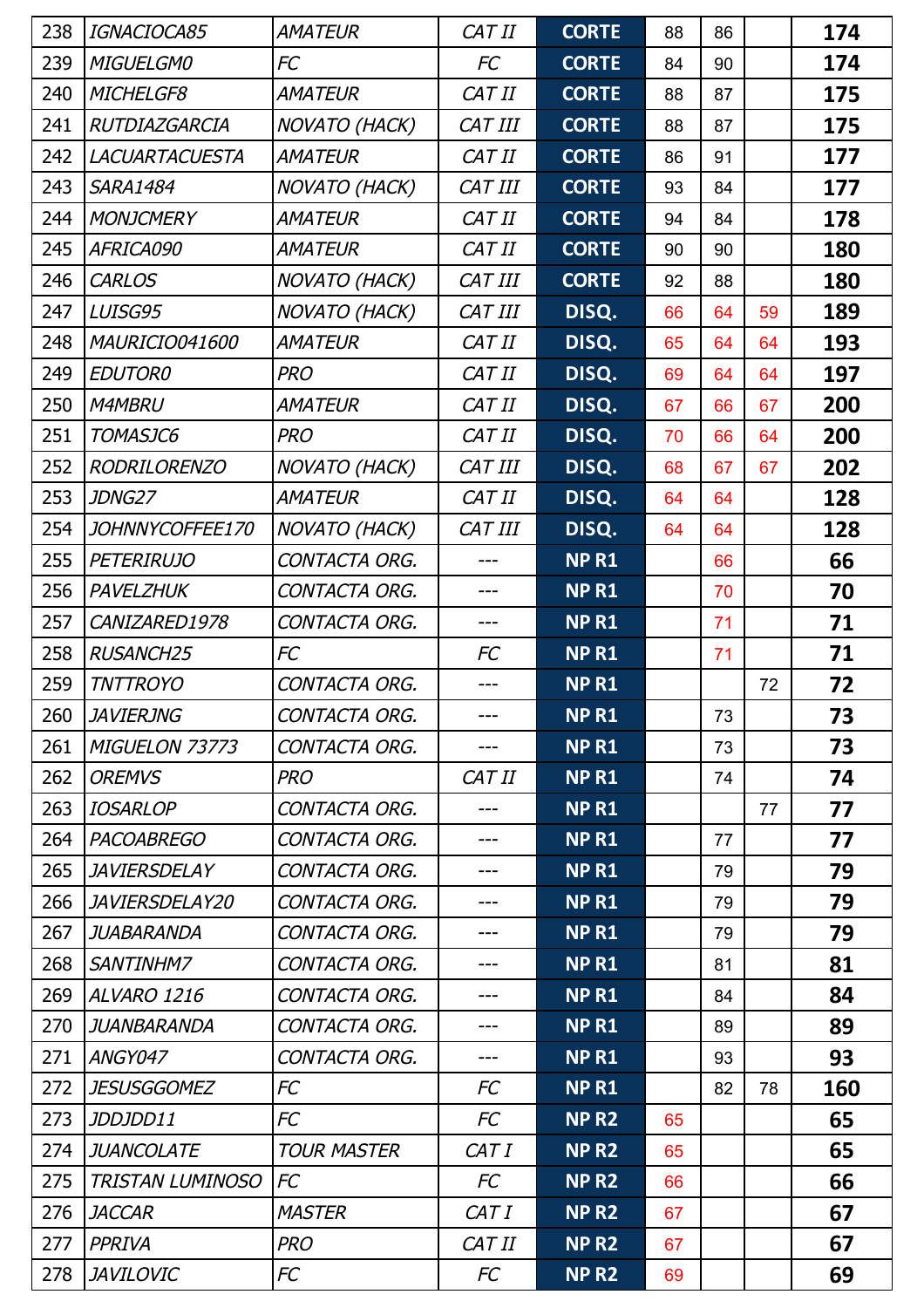| 279 | <b>MGROJ</b>         | <b>TOUR PRO</b> | CAT I     | <b>NPR2</b>       | 69 |  | 69 |
|-----|----------------------|-----------------|-----------|-------------------|----|--|----|
| 280 | MONTYKARL2101        | <b>PRO</b>      | CAT II    | NP <sub>R2</sub>  | 69 |  | 69 |
| 281 | FULVIUO1901          | AMATEUR         | CAT II    | NP <sub>R2</sub>  | 70 |  | 70 |
| 282 | <b>PABLOESPINOSA</b> | <b>MASTER</b>   | CAT I     | NP <sub>R2</sub>  | 70 |  | 70 |
| 283 | QUIQUE230            | <b>PRO</b>      | CAT II    | NP <sub>R2</sub>  | 70 |  | 70 |
| 284 | SMORENOCHACON        | NOVATO (HACK)   | CAT III   | NP <sub>R2</sub>  | 70 |  | 70 |
| 285 | ALFIEMCLOPEZ0        | FC              | FC        | NP <sub>R2</sub>  | 71 |  | 71 |
| 286 | ISMAEL7103           | NOVATO (HACK)   | CAT III   | NP <sub>R2</sub>  | 71 |  | 71 |
| 287 | <b>IXS71</b>         | FC              | FC        | NP <sub>R2</sub>  | 71 |  | 71 |
| 288 | <b>RUBEN2407</b>     | <b>TOUR PRO</b> | CAT I     | NP R <sub>2</sub> | 71 |  | 71 |
| 289 | SCARBALLO23          | <b>PRO</b>      | CAT II    | NP <sub>R2</sub>  | 71 |  | 71 |
| 290 | DANI4908             | AMATEUR         | CAT II    | NP <sub>R2</sub>  | 72 |  | 72 |
| 291 | PEAZOCRACK           | FC              | <b>FC</b> | NP <sub>R2</sub>  | 72 |  | 72 |
| 292 | <b>SALSATOREIII</b>  | <b>PRO</b>      | CAT II    | NP <sub>R2</sub>  | 72 |  | 72 |
| 293 | DPERMA80             | <b>PRO</b>      | CAT II    | NP <sub>R2</sub>  | 73 |  | 73 |
| 294 | FLECHAS17            | <b>PRO</b>      | CAT II    | NP <sub>R2</sub>  | 73 |  | 73 |
| 295 | <b>LOLOZUCA</b>      | <b>TOUR PRO</b> | CAT I     | NP <sub>R2</sub>  | 73 |  | 73 |
| 296 | <b>NANDOELS</b>      | <b>PRO</b>      | CAT II    | NP <sub>R2</sub>  | 73 |  | 73 |
| 297 | SolGarcia            | <b>AMATEUR</b>  | CAT II    | NP <sub>R2</sub>  | 73 |  | 73 |
| 298 | <b>ACRUZCONDE</b>    | <b>PRO</b>      | CAT II    | NP <sub>R2</sub>  | 74 |  | 74 |
| 299 | DUENDE002            | <b>PRO</b>      | CAT II    | NP <sub>R2</sub>  | 74 |  | 74 |
| 300 | <b>OJETEROJETE</b>   | <b>PRO</b>      | CAT II    | NP <sub>R2</sub>  | 74 |  | 74 |
| 301 | <b>ORIP2909</b>      | <b>AMATEUR</b>  | CAT II    | NP <sub>R2</sub>  | 74 |  | 74 |
| 302 | <b>BUJU89</b>        | <b>TOUR PRO</b> | CAT I     | NP <sub>R2</sub>  | 75 |  | 75 |
| 303 | <b>MINO0276</b>      | AMATEUR         | CAT II    | <b>NP R2</b>      | 75 |  | 75 |
| 304 | <b>MODESTT</b>       | <i>AMATEUR</i>  | CAT II    | NP <sub>R2</sub>  | 75 |  | 75 |
| 305 | RECLUTAPATOSO66      | <b>PRO</b>      | CAT II    | NP <sub>R2</sub>  | 75 |  | 75 |
| 306 | JABALI14             | <b>PRO</b>      | CAT II    | NP <sub>R2</sub>  | 76 |  | 76 |
| 307 | JF777777777          | <b>PRO</b>      | CAT II    | NP <sub>R2</sub>  | 76 |  | 76 |
| 308 | 2021091260           | <i>AMATEUR</i>  | CAT II    | NP <sub>R2</sub>  | 77 |  | 77 |
| 309 | ALEMAN800            | <i>AMATEUR</i>  | CAT II    | NP <sub>R2</sub>  | 77 |  | 77 |
| 310 | CARLOS06762          | <b>PRO</b>      | CAT II    | NP <sub>R2</sub>  | 77 |  | 77 |
| 311 | DRUKI02              | AMATEUR         | CAT II    | NP <sub>R2</sub>  | 77 |  | 77 |
| 312 | GONTXAL666           | <b>PRO</b>      | CAT II    | NP <sub>R2</sub>  | 77 |  | 77 |
| 313 | <b>URRUTIA8</b>      | <b>PRO</b>      | CAT II    | NP <sub>R2</sub>  | 77 |  | 77 |
| 314 | VALLOTTON28          | <b>TOUR PRO</b> | CAT I     | NP <sub>R2</sub>  | 77 |  | 77 |
| 315 | ANELE3102            | <i>AMATEUR</i>  | CAT II    | NP <sub>R2</sub>  | 78 |  | 78 |
| 316 | BORJOTO920           | <b>PRO</b>      | CAT II    | NP <sub>R2</sub>  | 78 |  | 78 |
| 317 | <b>GONMADRID</b>     | <i>AMATEUR</i>  | CAT II    | NP <sub>R2</sub>  | 78 |  | 78 |
| 318 | PAULITABAY           | <b>TOUR PRO</b> | CAT I     | NP <sub>R2</sub>  | 78 |  | 78 |
| 319 | <b>JOSEFREEDIVE</b>  | <b>PRO</b>      | CAT II    | NP <sub>R2</sub>  | 79 |  | 79 |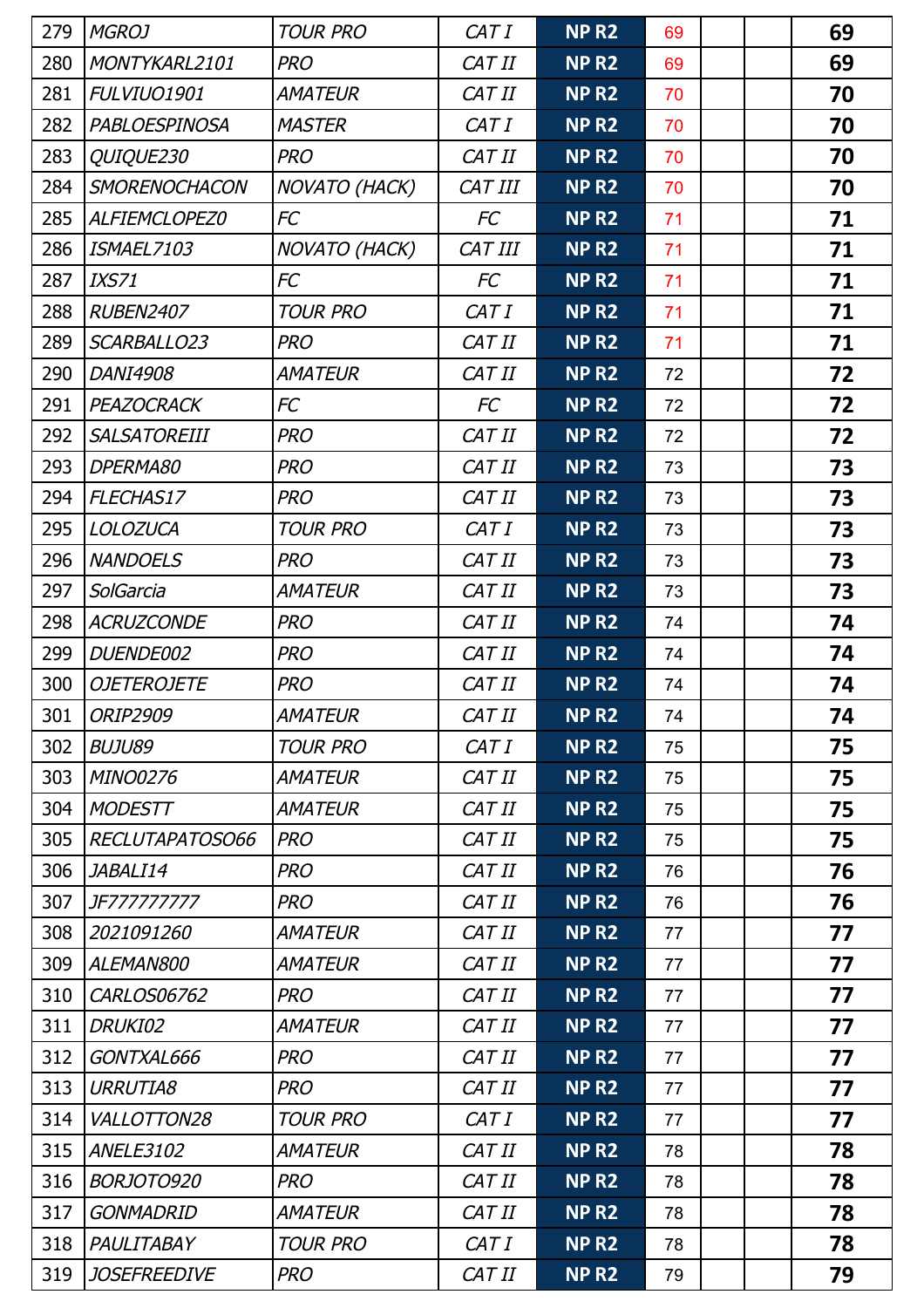| 320 | <b>CARBENDEL</b>      | <b>PRO</b>           | CAT II    | NP <sub>R2</sub> | 80  |    | 80  |
|-----|-----------------------|----------------------|-----------|------------------|-----|----|-----|
| 321 | CHECHICAMPBELL        | <b>PRO</b>           | CAT II    | NP <sub>R2</sub> | 80  |    | 80  |
| 322 | <b>JUMA 018</b>       | <b>AMATEUR</b>       | CAT II    | NP <sub>R2</sub> | 80  |    | 80  |
| 323 | <b>SUPERPEPE</b>      | <b>TOUR PRO</b>      | CAT I     | NP <sub>R2</sub> | 81  |    | 81  |
| 324 | <b>ALFONSOMARTIN7</b> | <b>PRO</b>           | CAT II    | NP <sub>R2</sub> | 82  |    | 82  |
| 325 | <b>CENTOLLAGOLF</b>   | <b>AMATEUR</b>       | CAT II    | NP <sub>R2</sub> | 83  |    | 83  |
| 326 | JOSEBA1501            | <b>AMATEUR</b>       | CAT II    | NP <sub>R2</sub> | 83  |    | 83  |
| 327 | THEREX62              | <b>TOUR PRO</b>      | CAT I     | NP <sub>R2</sub> | 83  |    | 83  |
| 328 | <b>CESARSWINGOLF</b>  | <b>FC</b>            | <b>FC</b> | NP <sub>R2</sub> | 84  |    | 84  |
| 329 | <b>ELENACUESTA</b>    | <b>AMATEUR</b>       | CAT II    | NP <sub>R2</sub> | 84  |    | 84  |
| 330 | GM087                 | <b>NOVATO (HACK)</b> | CAT III   | NP <sub>R2</sub> | 84  |    | 84  |
| 331 | <b>HECTORABELPUIG</b> | <b>AMATEUR</b>       | CAT II    | NP <sub>R2</sub> | 84  |    | 84  |
| 332 | <b>R5PRO</b>          | AMATEUR              | CAT II    | NP <sub>R2</sub> | 84  |    | 84  |
| 333 | <b>ZURUYO</b>         | <b>PRO</b>           | CAT II    | NP <sub>R2</sub> | 85  |    | 85  |
| 334 | JUANMI53              | <b>TOUR PRO</b>      | CAT I     | NP <sub>R2</sub> | 86  |    | 86  |
| 335 | <b>KENELL75</b>       | <b>PRO</b>           | CAT II    | NP <sub>R2</sub> | 88  |    | 88  |
| 336 | <b>DAVIDLCO</b>       | <b>PRO</b>           | CAT II    | NP <sub>R2</sub> | 89  |    | 89  |
| 337 | <b>MANGUAL5</b>       | <b>AMATEUR</b>       | CAT II    | NP <sub>R2</sub> | 92  |    | 92  |
| 338 | NACHOTOCA1            | <b>PRO</b>           | CAT II    | NP <sub>R2</sub> | 94  |    | 94  |
| 339 | <b>RAFACRISTINA</b>   | <b>TOUR PRO</b>      | CAT I     | NP <sub>R2</sub> | 100 |    | 100 |
| 340 | <b>MICACALAHONRA</b>  | <b>AMATEUR</b>       | CAT II    | <b>NPR2</b>      | 102 |    | 102 |
| 341 | <b>IVANTIEMBLO</b>    | FC                   | <b>FC</b> | <b>NPR2</b>      | 103 |    | 103 |
| 342 | MINGOS01              | TOUR CHAMPION        | CAT I     | <b>NPR3</b>      | 63  | 63 | 126 |
| 343 | <b>ANTONIOGV</b>      | <b>TOUR PRO</b>      | CAT I     | NP <sub>R3</sub> | 64  | 64 | 128 |
| 344 | <b>KENY1974</b>       | <b>TOUR PRO</b>      | CAT I     | NP <sub>R3</sub> | 65  | 65 | 130 |
| 345 | <b>YEIKOF</b>         | FC                   | FC        | NP <sub>R3</sub> | 67  | 63 | 130 |
| 346 | ZIJU0023              | <b>PRO</b>           | CAT II    | NP <sub>R3</sub> | 66  | 64 | 130 |
| 347 | <b>ELMLOOORAD</b>     | AMATEUR              | CAT II    | NP <sub>R3</sub> | 69  | 64 | 133 |
| 348 | <b>ISFRATE</b>        | <b>TOUR PRO</b>      | CAT I     | NP <sub>R3</sub> | 67  | 66 | 133 |
| 349 | <b>GUNIWOODS0</b>     | <b>PRO</b>           | CAT II    | NP <sub>R3</sub> | 68  | 66 | 134 |
| 350 | JAVIERDEPAZ0          | FC                   | FC        | NP <sub>R3</sub> | 64  | 72 | 136 |
| 351 | <i>JOSEMA7327</i>     | <b>NOVATO (HACK)</b> | CAT III   | NP <sub>R3</sub> | 69  | 67 | 136 |
| 352 | <b>BALDERVA85</b>     | <b>TOUR PRO</b>      | CAT I     | NP <sub>R3</sub> | 69  | 68 | 137 |
| 353 | GOYO101               | <b>PRO</b>           | CAT II    | NP <sub>R3</sub> | 69  | 68 | 137 |
| 354 | LUISMS121             | <b>AMATEUR</b>       | CAT II    | NP <sub>R3</sub> | 71  | 66 | 137 |
| 355 | <b>DASISBOYER</b>     | <b>NOVATO (HACK)</b> | CAT III   | NP <sub>R3</sub> | 68  | 70 | 138 |
| 356 | <b>GUESS2701</b>      | <b>PRO</b>           | CAT II    | NP <sub>R3</sub> | 68  | 70 | 138 |
| 357 | <b>JORGEEJG</b>       | <b>AMATEUR</b>       | CAT II    | NP <sub>R3</sub> | 69  | 69 | 138 |
| 358 | <b>JVTOOO</b>         | <b>TOUR PRO</b>      | CAT I     | NP <sub>R3</sub> | 70  | 68 | 138 |
| 359 | <b>JAVIERCHOLO</b>    | <b>TOUR PRO</b>      | CAT I     | NP <sub>R3</sub> | 70  | 69 | 139 |
| 360 | <b>JUANMICKELSON</b>  | <b>TOUR MASTER</b>   | CAT I     | NP <sub>R3</sub> | 71  | 68 | 139 |